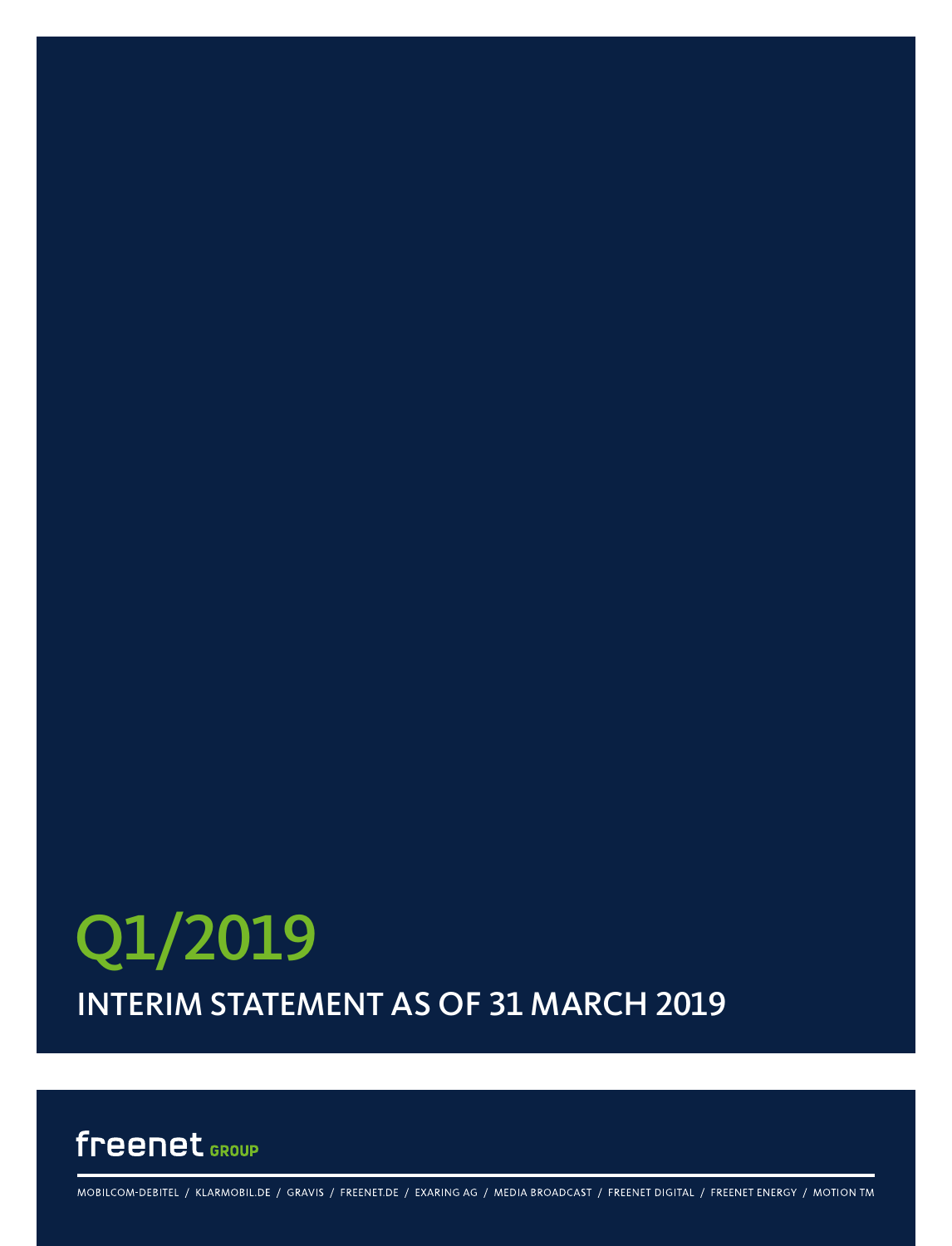# **CONTENT**

| NET ASSETS, FINANCIAL POSITION AND RESULTS OF OPERATIONS  06 |
|--------------------------------------------------------------|
|                                                              |
| REPORT ON POST-BALANCE SHEET DATE EVENTS10                   |
|                                                              |
| REPORT ON EXPECTED DEVELOPMENTS11                            |
|                                                              |
|                                                              |
|                                                              |
|                                                              |
|                                                              |
|                                                              |
|                                                              |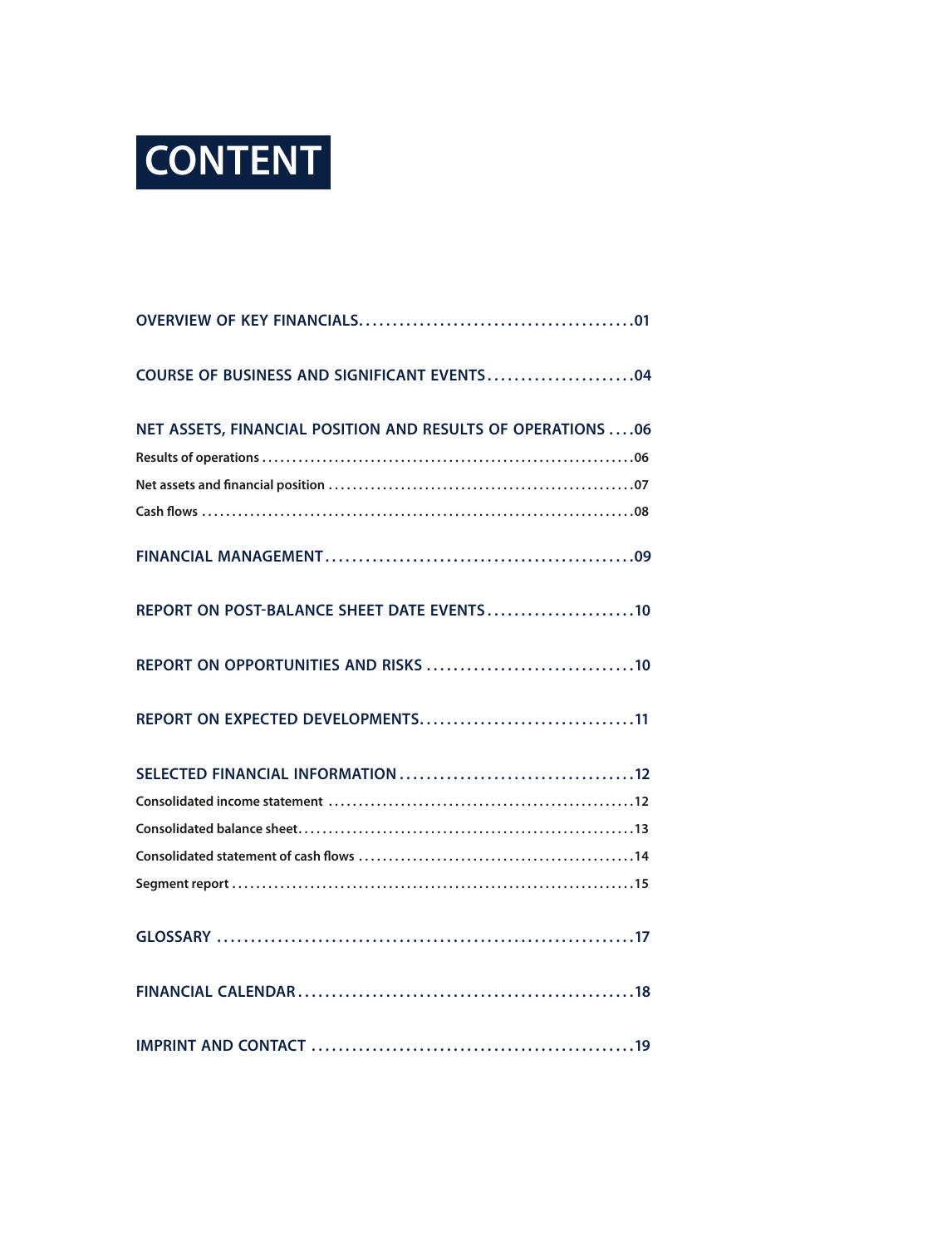## **OVERVIEW** OF KEY FINANCIALS<sup>®</sup>

### **OPERATIONS**

| In EUR million/as indicated                   | Q1/2019 | Q1/2018<br>adjusted <sup>2</sup> | Q4/2018<br>adjusted <sup>2</sup> |
|-----------------------------------------------|---------|----------------------------------|----------------------------------|
| Revenue                                       | 689.9   | 689.6                            | 794.2                            |
| Gross profit                                  | 227.3   | 223.5                            | 235.1                            |
| <b>EBITDA</b>                                 | 107.9   | 96.8                             | 113.3                            |
| EBIT                                          | 69.3    | 60.2                             | 81.4                             |
| <b>EBT</b>                                    | 61.1    | 54.2                             | 71.4                             |
| Consolidated profit                           | 56.2    | 46.7                             | 64.1                             |
| Earnings per share in EUR (basic and diluted) | 0.47    | 0.39                             | 0.52                             |

### **BALANCE SHEET**

| In EUR million/as indicated  | 31.3.2019 | 31.3.2018 | 31.12.2018 |
|------------------------------|-----------|-----------|------------|
| Total equity and liabilities | 4.986.3   | 4.665.7   | 4.634.7    |
| Equity                       | 1.381.4   | 1.473.6   | 1,280.8    |
| Equity ratio in %            | 27.7      | 31.6      | 27.6       |

## **FINANCES AND INVESTMENTS**

| In EUR million                            | Q1/2019 | Q1/2018<br>adjusted <sup>2</sup> | Q4/2018<br>adjusted <sup>2</sup> |
|-------------------------------------------|---------|----------------------------------|----------------------------------|
| Free cash flow                            | 45.3    | 38.3                             | 53.7                             |
| Depreciation, amortisation and impairment | 38.6    | 36.6                             | 31.9                             |
| Net investments (CAPEX)                   | 6.8     | 11.0                             | 9.7                              |
| Net debt                                  | 2,053.6 | 1,588.1                          | 1,856.8                          |
| Adjusted net debt                         | 1,155.4 | 873.2                            | 904.3                            |

### **SHARE**

|                                       | 31.3.2019 | 31.3.2018 | 31.12.2018 |
|---------------------------------------|-----------|-----------|------------|
| Closing price Xetra in EUR            | 19.16     | 24.71     | 16.95      |
| Number of issued shares in '000s      | 128,061   | 128,061   | 128.061    |
| Market capitalisation in EUR millions | 2.453.0   | 3.164.4   | 2.170.6    |

### **EMPLOYEES3**

|           | 31.3.2019 | 31.3.2018 | 21<br>.12.2018 |
|-----------|-----------|-----------|----------------|
| Employees | 4,199     | 4.108     | 4,183          |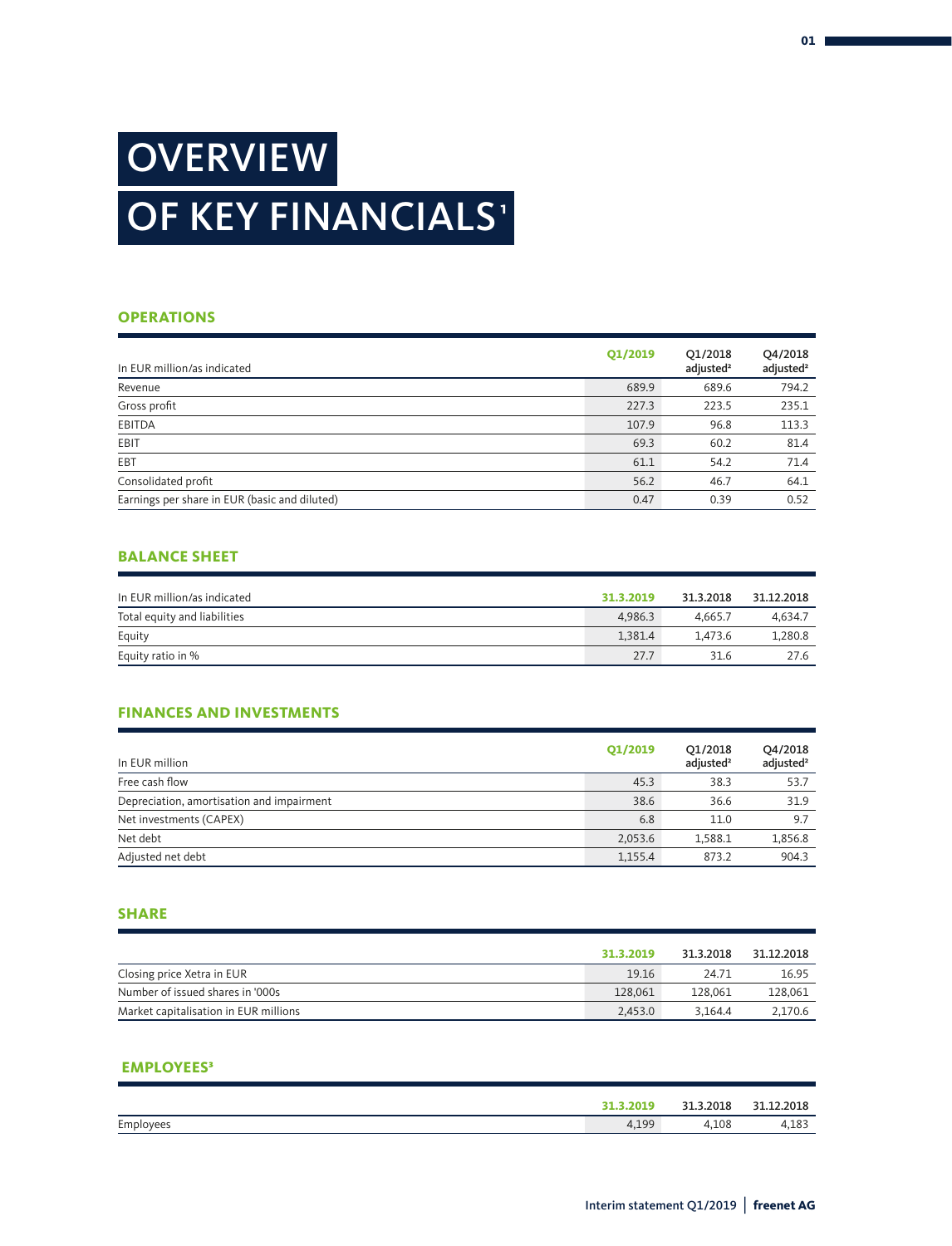## OVERVIEW OF KEY FINANCIALS' MOBILE COMMUNICATIONS SEGMENT

### **CUSTOMER FIGURES**

| In million            | O1/2019  | O1/2018 | Q4/2018 |
|-----------------------|----------|---------|---------|
| Postpaid <sup>3</sup> | 6.862    | 6.770   | 6.896   |
| Net change postpaid   | $-0.034$ | 0.059   | 0.027   |

### **OPERATIONS**

| In EUR million | Q1/2019 | O1/2018<br>adiusted <sup>2</sup> | Q4/2018<br>adjusted <sup>2</sup> |
|----------------|---------|----------------------------------|----------------------------------|
| Revenue        | 624.7   | 621.0                            | 714.3                            |
| Gross profit   | 179.6   | 179.0                            | 178.5                            |
| EBITDA         | 96.5    | 90.3                             | 84.4                             |

## **MONTHLY AVERAGE REVENUE PER USER (ARPU)**

| In EUR                                   | O1/2019 | 01/2018 | O4/2018 |
|------------------------------------------|---------|---------|---------|
| Postpaid ARPU without hardware (IFRS 15) | 18.8    | 19.0    | 18.9    |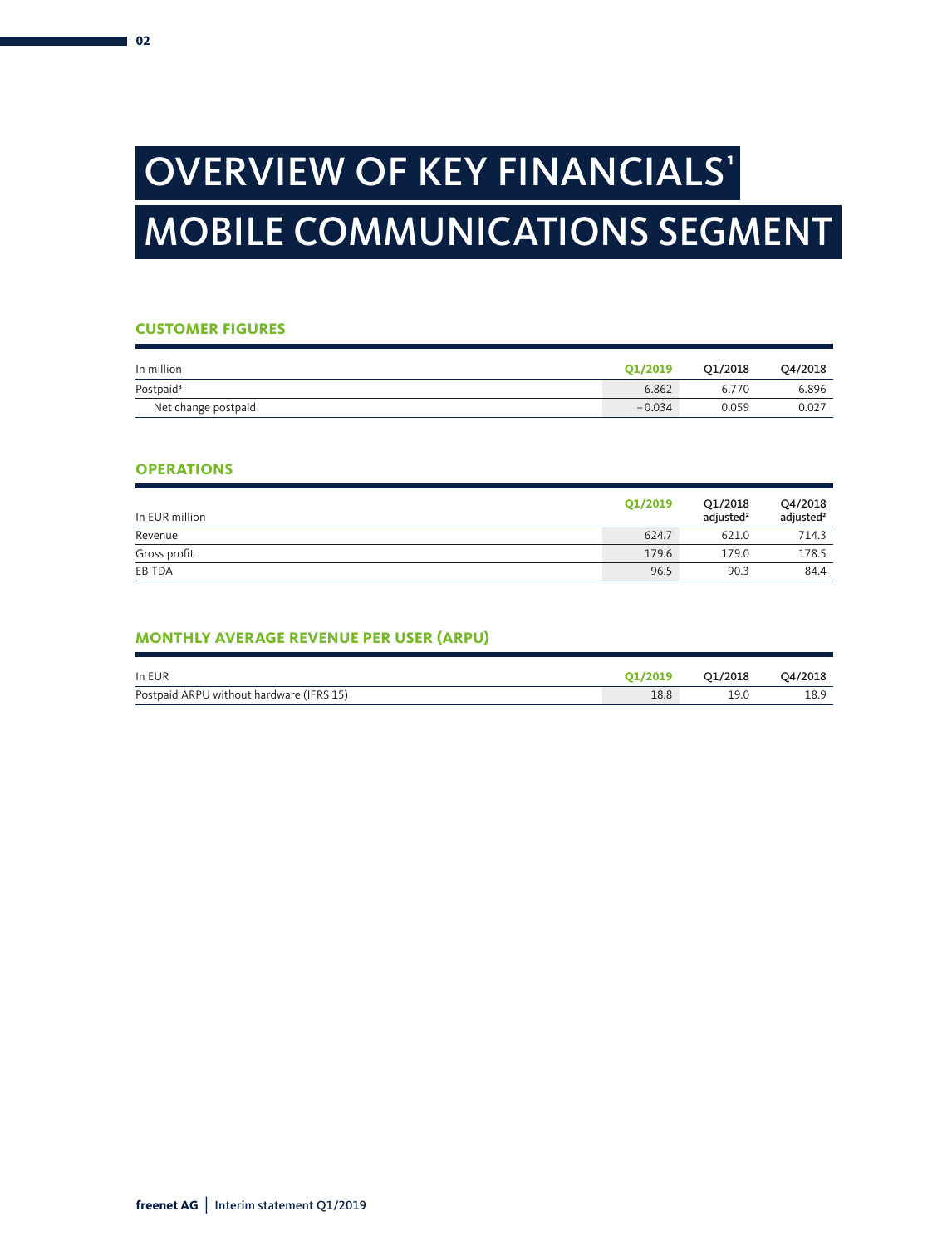## OVERVIEW OF KEY FINANCIALS' TV AND MEDIA SEGMENT

#### **Customer figures<sup>3</sup>**

| In '000s                                 | Q1/2019 | O1/2018 | O4/2018 |
|------------------------------------------|---------|---------|---------|
| freenet TV subscribers (RGU)             | 1.020.2 | 945.1   | 1.014.2 |
| Net change, freenet TV subscribers (RGU) | 5.9     | 43.1    | 112.8   |
| waipu.ty subscribers                     | 286.3   | 133.1   | 251.8   |
| Net change, waipu.tv subscribers         | 34.6    | 30.8    | 49.4    |

### **OPERATIONS**

| In EUR million | Q1/2019 | Q1/2018 | Q4/2018 |
|----------------|---------|---------|---------|
| Revenue        | 61.0    | 71.5    | 71.3    |
| Gross profit   | 39.1    | 37.4    | 46.7    |
| <b>EBITDA</b>  | 14.3    | 1.8     | 32.8    |

' Unless indicated otherwise, we refer to the section "Definition of alternative performance measures" in the 2018 Annual Report for the definition of the key figures.<br>ªThe comparative figures were adjusted due to the ref

mance measures. For information on the changes, see the sections "Internal management system" and "Alternative performance measures" in the 2018 Annual Report.

<sup>3</sup> At the end of the period.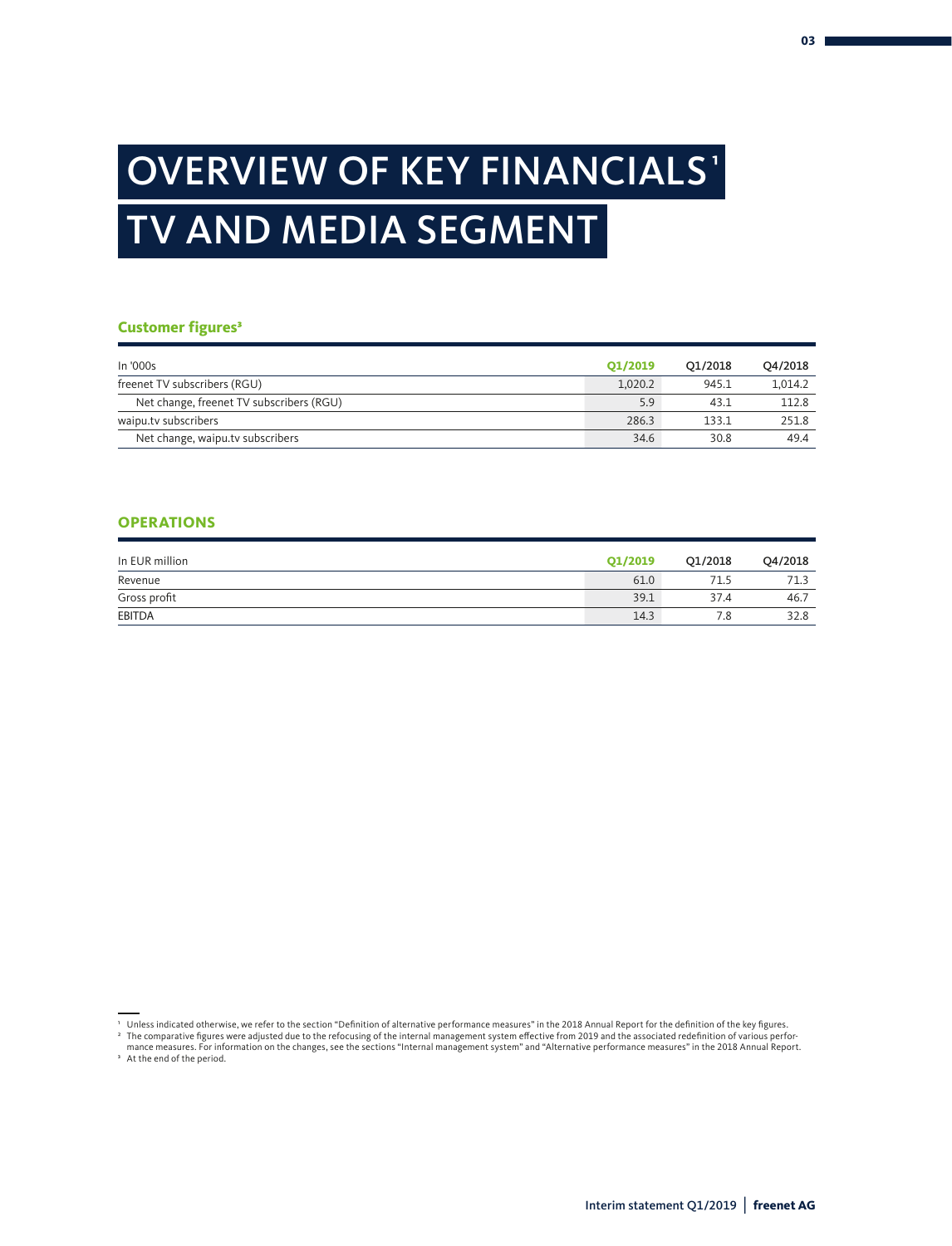## COURSE OF BUSINESS AND SIGNIFICANT EVENTS

### **2019 KICKS OFF ACCORDING TO PLAN**

The freenet Group started the 2019 financial year with solid results. Revenue in the first quarter came to 689.9 million euros, nearly matching the figure for the same quarter of the previous year (689.6 million euros). This bears out the expectation of stable revenue.

Gross profit, at 227.3 million euros, was slightly higher than in the opening quarter of 2018 (223.5 million euros). Yearon-year, EBITDA increased by 11.1 million euros to 107.9 million euros. The EBITDA figure includes an effect of 11.4 million euros arising from the mandatory initial application of IFRS 16 (Leases). EBITDA excluding the restatements required by IFRS 16 would consequently amount to 96.5 million euros and would thus be on a level with the same period of the previous year.

At 45.3 million euros, free cash flow for the first quarter was 7.0 million euros higher than in the prior-year period, which puts it at the upper end of the forecast range communicated for the first three months of 2019.

### **MOBILE COMMUNICATIONS BUSINESS REMAINS SOLID**

The main pillars of the freenet Group's core business are customer-centric tariffs and services as well as a focus on postpaid customers with a two-year contract. The Group's strong foothold in this strategically important customer group – underpinned by stable postpaid ARPU for many years now – will continue in the new financial year. Although the number of highly profitable contract customers decreased slightly by around 34,000 in the first three months of 2019, this merely mirrors a quality-related restructuring of the tariff mix in the customer portfolio. The effectiveness is also reflected in almost unchanged revenue from postpaid services (387.2 million euros) compared with the preceding quarter (389.5 million euros) and also compared with the same quarter of the previous year (382.8 million euros).

Now reporting 6.862 million postpaid customers, the freenet Group thus continues to underscore its strong competitive position in this particularly high-value customer group. Postpaid ARPU excluding hardware also remained stable at 18.8 euros, down from 19.0 euros in Q1/2018 and 18.9 euros in the previous quarter. At 33.4 million euros, revenue from services in the no-frills/prepaid segment remained more or less level with the fourth quarter of 2018 (35.6 million euros).

Using the tagline "Your life tells us what you need", the new mobilcom-debitel advertising campaign kicked off on 8 March with TV advertisements on channels that reach a large audience. This marked the end of the "Costa Fastgarnix" ("That Costa next to nothing") era. The polarizing Greek featured in these commercials had been courting price-sensitive customers since 2015. Although this series raised brand awareness from initially 15 per cent to now 70 per cent, the dominant testimonial with its low-cost offers increasingly stood in the way of a Group-wide focus on satisfied, loyal customers. Attractive rates will still be offered, but the repositioning will be clearly centred on the local consulting and service aspect – a strong differentiator in mobile communications.

Other important initiatives in the Mobile Communications segment at the end of the quarter included the launch of freenet Business as a separate area for business customers plus two new solutions for mobile device management. Going forward, freenet Business will provide companies with a range of cloud-based services such as Infrastructure as a Service, Platform as a Service and Software as a Service. The capacity of our own ISO 27001 certified data centre in Düsseldorf will be used for this purpose. In the mobile device management business, small and medium-sized enterprises in particular can take up a new mobilcom-debitel offer in one of two ways: by purchasing a licence and administrating it in their own IT departments or by using the service as an external service.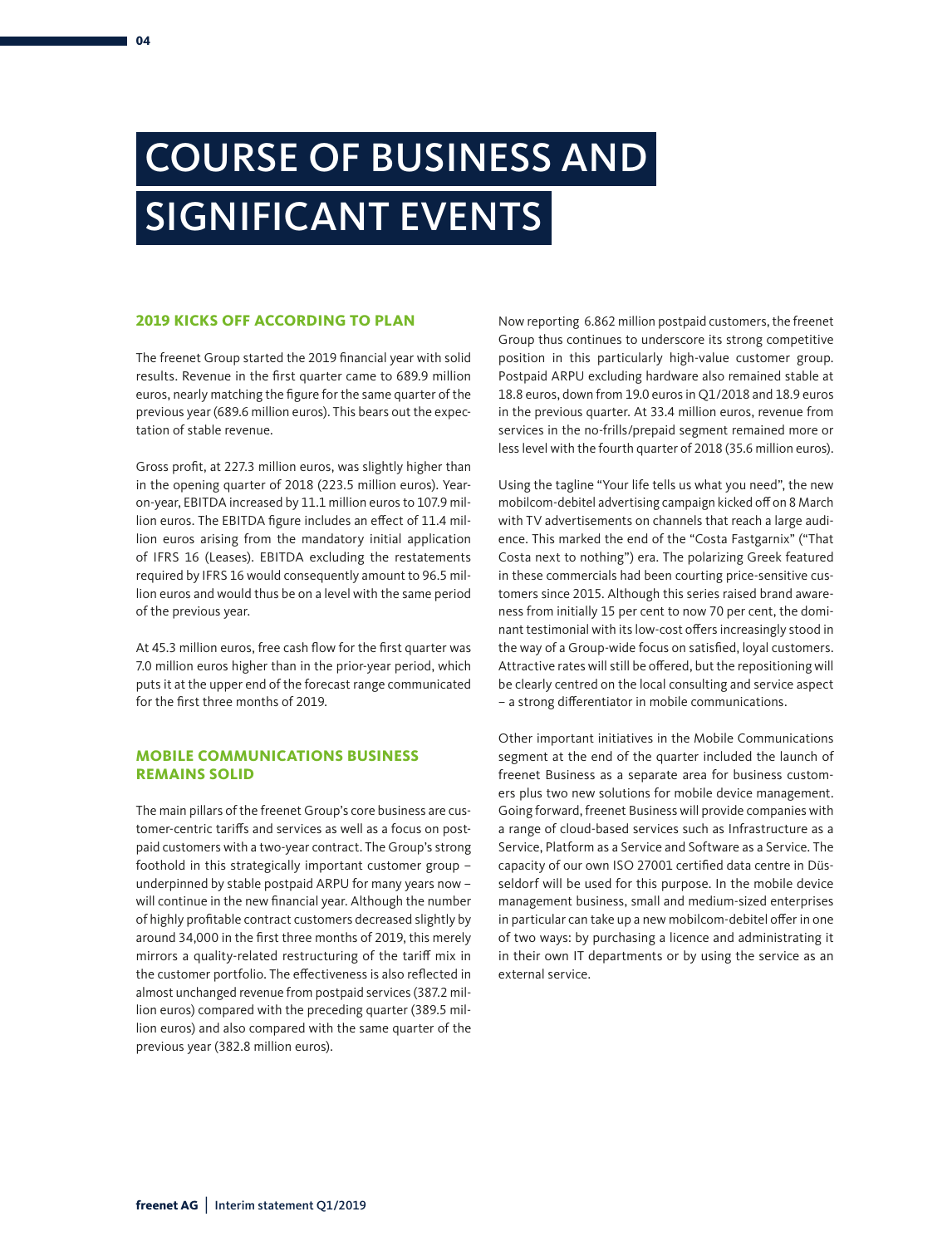Also in March, mobilcom-debitel embarked on a collaborate venture with Clickrepair.de in which the approximately 530 shops were simultaneously listed nationwide as local repair shops for defective smartphones. Clickrepair.de is the leading online marketplace in this business segment with over 1,000 affiliated mobile phone workshops. Based on the partnership with Clickrepair.de, mobilcom-debitel customers can now benefit from the first-class repair and other services provided by the Lower Saxony-based company.

In addition, the company "The Cloud" joined the group in the first quarter of 2019. The company is a leading public WiFi provider and operates over 20,000 WiFi access points in, for example, city centers, hotels or commercial premises. The Cloud provides the opportunity to give freenet mobile subscribers privileged access to these hotspots.

### **CONTINUOUS GROWTH IN THE TV AND MEDIA SEGMENT**

One important milestone for freenet TV in 2018 was completion of the expansion of the terrestrial transmitter network; a total of 63 transmitter sites now supply around 62 million residents via antenna. With the technical basis established, freenet TV can now focus exclusively on driving growth in specific target groups.

So far, mainly the older generations have been heavy users of traditional linear terrestrial television, which means that the potential for growth in younger target groups is high. This is why freenet TV launched an Instagram campaign in the first quarter targeted at younger viewers. The face of the campaign with the message "linear television in top quality HD" is the actor and pop rapper Jimi Blue Ochsenknecht, who is embedded in a target group-specific look & feel featuring correspondingly aligned messages.

The number of revenue-generating users of freenet TV increased marginally during the first quarter: at the end of March, the number of freenet TV subscribers (RGU) amounted to 1.020 million; this represents an increase of around 75,000 customers versus the first quarter of 2018 and 6,000 customers compared with the previous quarter, confirming expectations.

EXARING AG's IPTV product (waipu.tv) also launched a Germany-wide out-of-home campaign in the first quarter of 2019. Using the motto "I see something" and with a total gross media volume of 10 million euros, it focuses in particular on megalights, info screens, mall and station videos as well as on other digital channels.

In addition, programmatic marketing of connected TV offerings was introduced at the end of February. These give advertising customers of waipu.tv the opportunity to book their moving image advertising as part of event channels, media libraries and special content productions. The inventory includes genres such as feature films, documentaries, lifestyle and popular TV shows. Advertising formats such as the integration of conventional TV commercials into short advertising blocks or pre-roll videos are available for this.

In March waipu.tv also entered into a strategic partnership with Samsung under which buyers of all Samsung TVs delivered in Germany from model year 2019 onwards will receive waipu.tv free of charge for six months in addition to their smart TV. When the device is set up, a screen appears with the registration prompt. waipu.tv will also be prominently placed both on the packaging and in the advertising. Right at the start of the collaboration there was also a special offer for buyers of Samsung 2017 and 2018 series models. Integration into the Samsung Smart Hub and connection via WiFi eliminates any additional wiring and the need to use additional devices such as Google Chromecast.

Thanks to continuous improvements in the offering, the number of waipu.tv subscribers increased further over the first three months of the financial year. At the end of March it stood at around 286,300, up 34,600 on the end of 2018. waipu.tv is thus on track to meet the published guidance for the year.

Interim statement Q1/2019 | **freenet AG**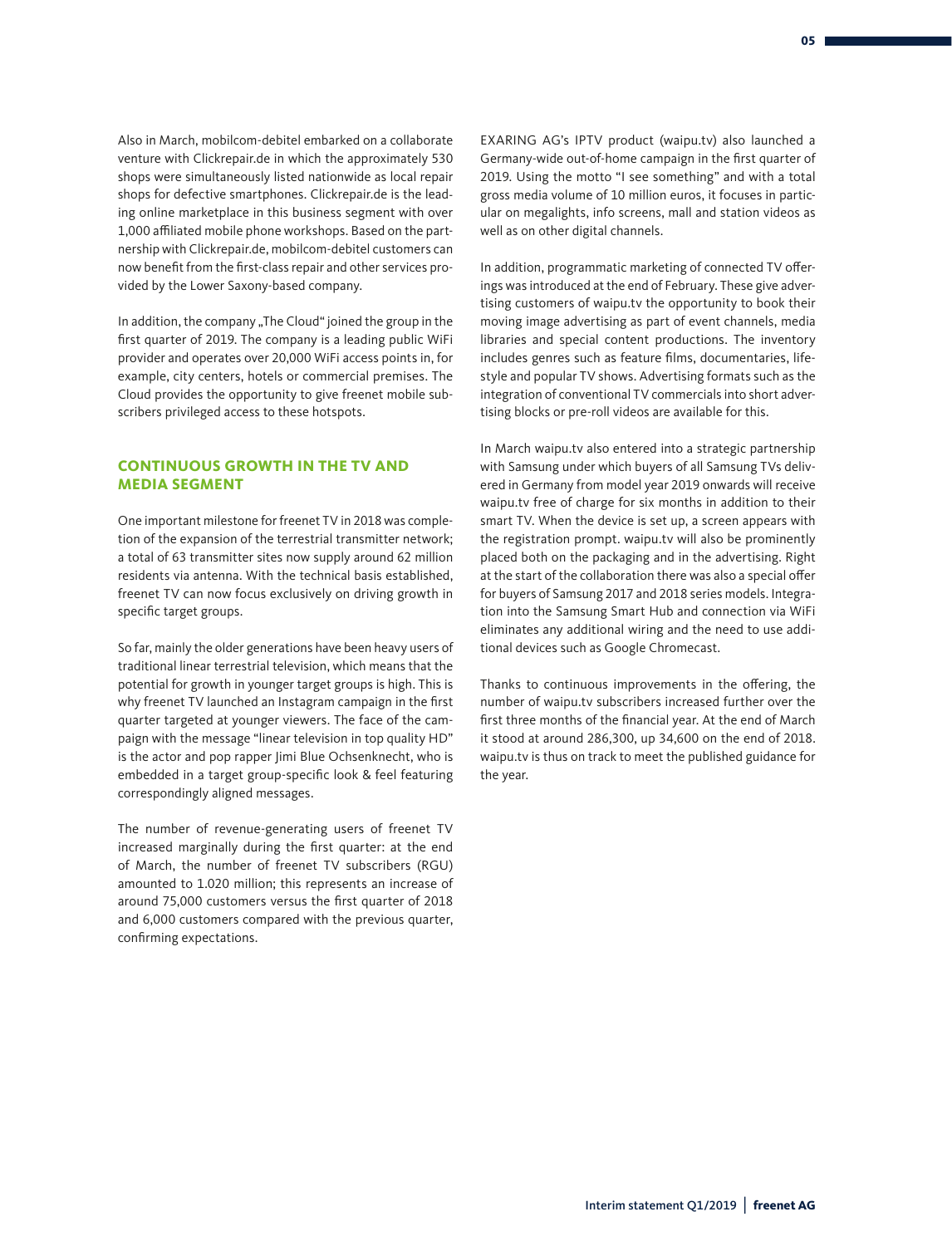## NET ASSETS, FINANCIAL POSITION AND RESULTS OF OPERATIONS

## **REVENUE AND RESULTS OF OPERATIONS**

#### **Key performance indicators for the Group**

| In EUR '000s               | Q1/2019    | Q1/2018    | Change   |
|----------------------------|------------|------------|----------|
| Revenue                    | 689,933    | 689,608    | 325      |
| Gross profit               | 227,305    | 223,541    | 3,764    |
| Overhead                   | $-119,384$ | $-126,722$ | 7,338    |
| EBITDA                     | 107,921    | 96,819     | 11,102   |
| EBIT                       | 69,334     | 60,247     | 9,087    |
| Financial result           | $-8,241$   | $-6,005$   | $-2,236$ |
| <b>EBT</b>                 | 61,093     | 54,242     | 6,851    |
| <b>Consolidated profit</b> | 56,182     | 46,695     | 9,487    |

At 689.9 million euros, **revenue** in the first quarter of 2019 was on a level with the prior-year period. In the Mobile Communications segment, the number of strategically important postpaid customers with a two-year contract rose to 6.86 million at the end of March 2019 (31 March 2018: 6.77 million customers) and postpaid ARPU excluding hardware remained stable at 18.8 euros (Q1/2018: 19.0 euros). Mobile Communications revenue reported for the first quarter of 2019 increased by 3.7 million euros to 624.7 million euros. Revenue in the TV and Media segment was down 61.0 million euros on the prior-year quarter (71.5 million euros), mainly due to the sale of the analogue radio business in the previous year.

**Gross profit**, amounting to 227.3 million euros, was up on the prior-year period (223.5 million euros). The gross profit margin rose by 0.5 percentage points to 32.9 per cent. Both developments are largely related to the financial reporting standard IFRS 16 (Leases) that was required to be applied for the first time as at 1 January 2019. IFRS 16 sets out that certain expenses for purchased services do not form part of the cost of materials, but based on the accounting requirements must be disclosed under the depreciation charge and interest expense.

**Overhead costs** as the difference between gross profit and EBITDA, which include the items other operating income, other own work capitalised, personnel expenses and other operating expenses, decreased by 7.3 million euros compared with the first quarter of 2018 to 119.4 million euros. The reduction in overhead costs is mainly attributable to IFRS 16, according to which operating lease expenses recognised in the past are not a component of other operating expenses, but based on the accounting requirements must be disclosed under the depreciation charge and interest expense.

**EBITDA** in the quarter under review amounted to 107.9 million euros and increased by 11.1 million euros compared with the same quarter of the previous year, primarily due to the effects of IFRS 16 mentioned above. The Mobile Communications segment contributed 96.5 million euros to EBITDA in the first quarter of 2019 (Q1/2018: 90.3 million euros), the TV&Media segment 14.3 million euros (Q1/2018: 7.8 million euros) and the Other/Holding segment - 2.9 million euros (Q1/2018: - 1.3 million euros).

#### **Depreciation, amortisation and impairment losses**

increased by 2.0 million euros year-on-year to 38.6 million euros. On the one hand, around 10 million euros were added due to depreciation of lease assets under IFRS 16. On the other hand, the reduction in the useful lives of property, plant and equipment in connection with the sale of analogue radio had increased the depreciation charge in the previous year, but this effect no longer applied in the first quarter of 2019.

The **financial result** in the period under review amounted to –8.2 million euros (Q1/2018: –6.0 million euros). The changes in interest expense (Q1/2019: –15.6 million euros, Q1/2018: –10.9 million euros) and interest income (Q1/2019: 0.8 million euros, Q1/2018: 0.0 million euros) included in the financial result can be largely attributed to the new lease accounting. The profit of equity-accounted investments improved by 1.4 million euros to 6.3 million euros.

Due to the effects explained above, **earnings before tax (EBT)** amounted to 61.1 million euros, an increase of 6.9 million euros year-on-year.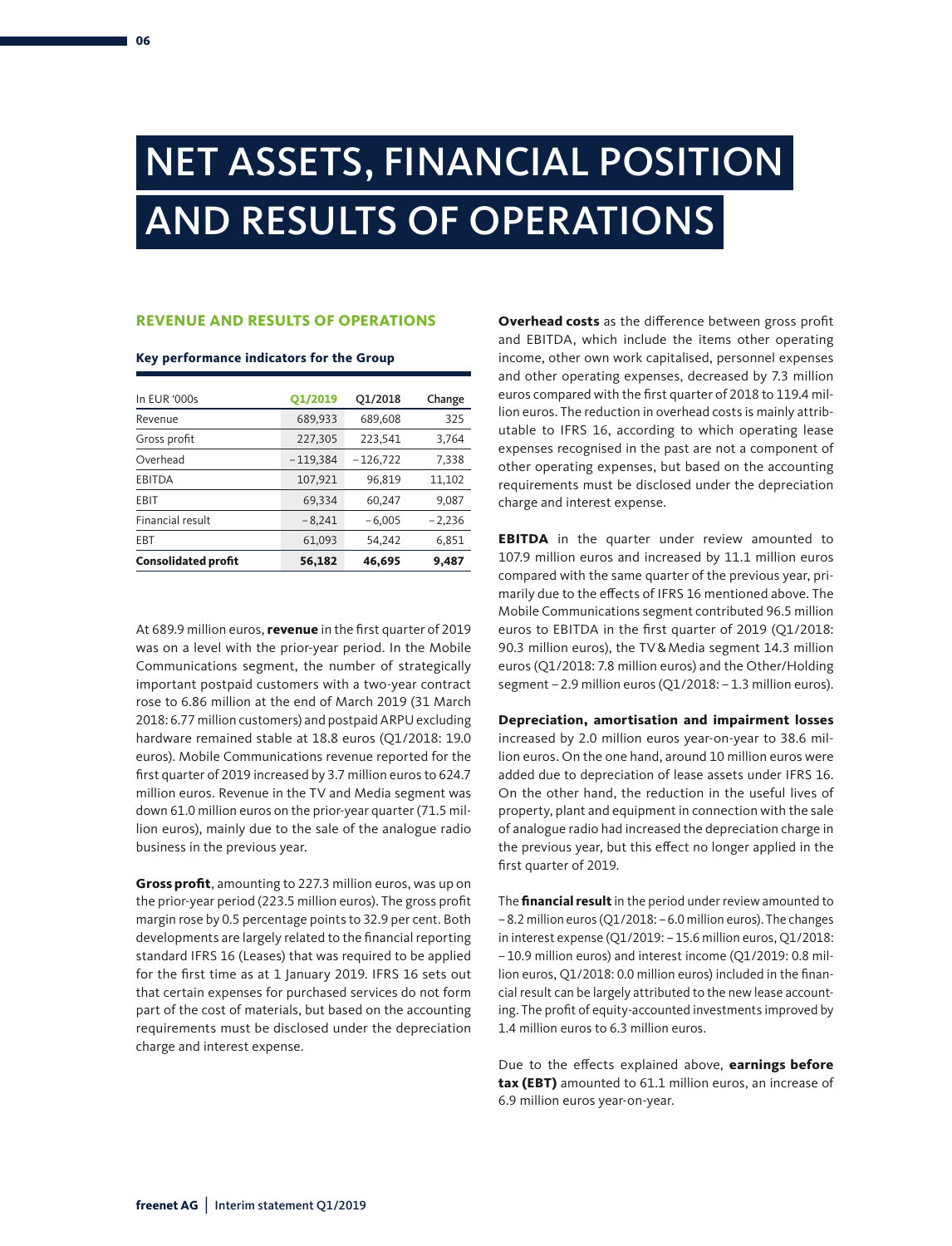**Income tax expenses** of 4.9 million euros (Q1/2018: 7.5 million euros) were reported in the quarter under review. Current tax expenses of 7.2 million euros (Q1/2018: 9.2 million euros) and deferred tax income of 2.3 million euros (Q1/2018: 1.7 million euros) were recognised. Deferred tax income is mainly attributable to temporary differences between the carrying amounts of assets and liabilities in accordance with IFRS and tax law and also to write-up of deferred tax assets on loss carryforwards.

As in the prior-year period, the **consolidated profit**  reported in the first quarter of 2019 is attributable exclusively to continuing operations and adds up to 56.2 million euros, representing an increase of 9.5 million euros compared with the same period of the previous year (Q1/2018: 46.7 million euros).

#### **NET ASSETS AND FINANCIAL POSITION**

#### **Selected balance sheet figures of the Group**

#### **Assets**

| 4,986.3   |
|-----------|
| 707.4     |
| 4.278.8   |
| 31.3.2019 |
|           |

| 4,634.7    |
|------------|
| 749.6      |
| 3.885.1    |
| 31.12.2018 |
|            |

#### **Equity and liabilities**

| 3.604.9   |
|-----------|
|           |
| 1.381.4   |
| 31.3.2019 |
|           |

| <b>Total equity and liabilities</b> | 4,634.7    |
|-------------------------------------|------------|
| Non-current and current liabilities | 3.353.9    |
| Equity                              | 1.280.8    |
| In EUR millions                     | 31.12.2018 |
|                                     |            |

**Total assets/total equity and liabilities** amounted to 4,986.3 million euros as at 31 March 2019, an increase of 351.6 million euros, or 7.6 per cent, compared with 31 December 2018 (4,634.7 million euros).

The sharp rise in various items within **current and noncurrent assets** is primarily due to the initial application of IFRS 16 as at 1 January 2019. As a result, contractual relationships previously recorded as operating leases are reported for the first time under "Lease assets" and disclosed in the amount of 492.6 million euros as at the end of March 2019. In this connection, a master lease agreement of 248.1 million euros classified as a finance lease until 31 December 2018 was also reclassified from property, plant and equipment to lease assets as at 1 January 2019.

The increase of 142.5 million euros in **other financial assets**  to 303.6 million euros is attributable on the one hand to the receivables from finance leases reported in the balance sheet in the amount of 93.5 million euros and on the other to the change in the fair value of the interests in CECONOMY recognised through other comprehensive income in the amount of 50.3 million euros (carrying amount as at 31 March 2019: 154.7 million euros).

The decrease in **trade accounts receivable** by 69.4 million euros to 237.0 million euros is mainly due to lower receivables from network operators resulting from annual bonuses, as cash receipts were already being recorded in the first quarter of 2019.

The increase of 63.3 million euros in **cash funds** to 189.7 million euros primarily results from the free cash flow of 45.3 million euros plus the revolving credit facility drawn down as at 31 March 2019 in the amount of 30.0 million euros, less cash repayments of borrowings amounting to 15.0 million euros.

The **liabilities side** was dominated by equity amounting to 1,381.4 million euros (31 December 2018: 1,280.8 million euros) and borrowings in the amount of 1,736.4 million euros (31 December 2018: 1,722.9 million euros).

Amounting to 27.7 per cent at the end March 2019, the **equity ratio** matched the year-end 2018 level (27.6 per cent). The increase in **net debt** to 2,053.6 million euros as at 31 March 2019 (31 December 2018: 1,856.8 million euros) is mainly due to the inclusion of net lease liabilities (lease liabilities less lease receivables) in the calculation of net debt. For more information please refer to the comments on the new definition of net debt in the section entitled "Financial management".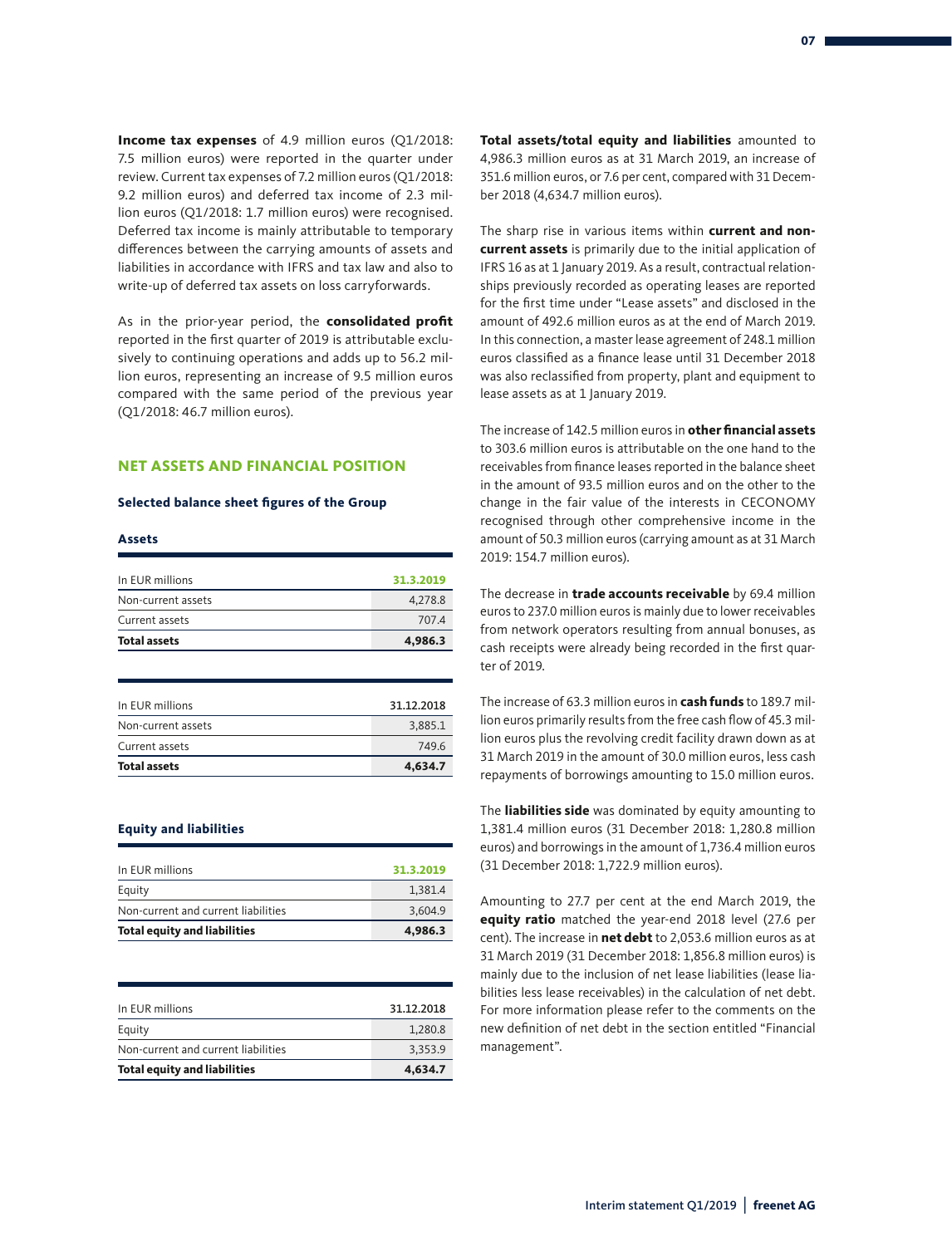In connection with the transition to IFRS 16, **lease liabilities**  are presented separately under non-current and current liabilities for the first time and were reported in the amount of 600.4 million euros as at 31 March 2019. This item now also includes the liabilities relating to the master lease agreement classified as a finance lease, which were recorded under other financial liabilities (237.2 million euros) and trade accounts payable (23.0 million euros) as at 31 December 2018.

**Trade accounts payable** decreased by 117.0 million euros to 406.2 million euros. In addition to the effect from the transition to IFRS 16, this was mainly due to payments of annual bonuses and changes in liabilities to hardware manufacturers, dealers and distributors at the balance sheet date.

### **CASH FLOWS**

#### **Key cash flow indicators of the Group**

| In EUR millions                         | Q1/2019 | Q1/2018<br>adjusted <sup>1</sup> | Change  |
|-----------------------------------------|---------|----------------------------------|---------|
| Cash flows from operating<br>activities | 72.7    | 54.7                             | 18.0    |
| Cash flows from investing<br>activities | $-3.8$  | $-11.2$                          | 7.4     |
| Cash flows from financing<br>activities | $-35.6$ | $-5.4$                           | $-30.2$ |
| Net change in cash funds                | 33.3    | 38.1                             | $-4.8$  |
| <b>Free cash flow</b>                   | 45.3    | 38.3                             | 7.0     |

1 Due to a change in the definition of free cash flow, the previous year's figures were adjusted.

**Cash flows from operating activities** increased by 18.0 million euros year-on-year to 72.7 million euros (Q1/2018: 54.7 million euros). With EBITDA up 11.1 million euros, the decrease of 6.7 million euros in the capitalisation of contract acquisition costs (mainly sales commissions paid) and the 3.4 million euros in proceeds from the repayment of lease receivables reported for the first time in connection with IFRS 16 had a positive effect on cash flows from operating activities. The increase in interest payments of 4.6 million euros compared with the first quarter of 2018, due in part to the new lease accounting and also attributable to the financing banks, had the opposite effect.

**Cash flows from investing activities** improved in the first quarter of 2019 by 7.4 million euros to –3.8 million euros (Q1/2018: –11.2 million euros). The change is mainly attributable to lower cash outflows for investments in fixed assets and to liquid assets of 3.1 million euros received in connection with the first-time consolidation of The Cloud Group as at 1 January 2019.

**Cash flows from financing activities** changed from –5.4 million euros in the prior-year period to –35.6 million euros. As a result of the initial application of IFRS 16, cash repayments of lease liabilities were reported in the amount of 20.6 million euros in the first quarter of 2019 (Q1/2018: cash repayments of liabilities from finance leases in the amount of 5.4 million euros). Repayments of borrowings of 15.0 million euros relate to a partial repayment of the promissory note loan from 2016.

**Free cash flow** of 45.3 million euros was generated in the first quarter of 2019 as a result of the aforementioned effects, representing an increase of 7.0 million euros compared with the same quarter of the previous year (38.3 million euros).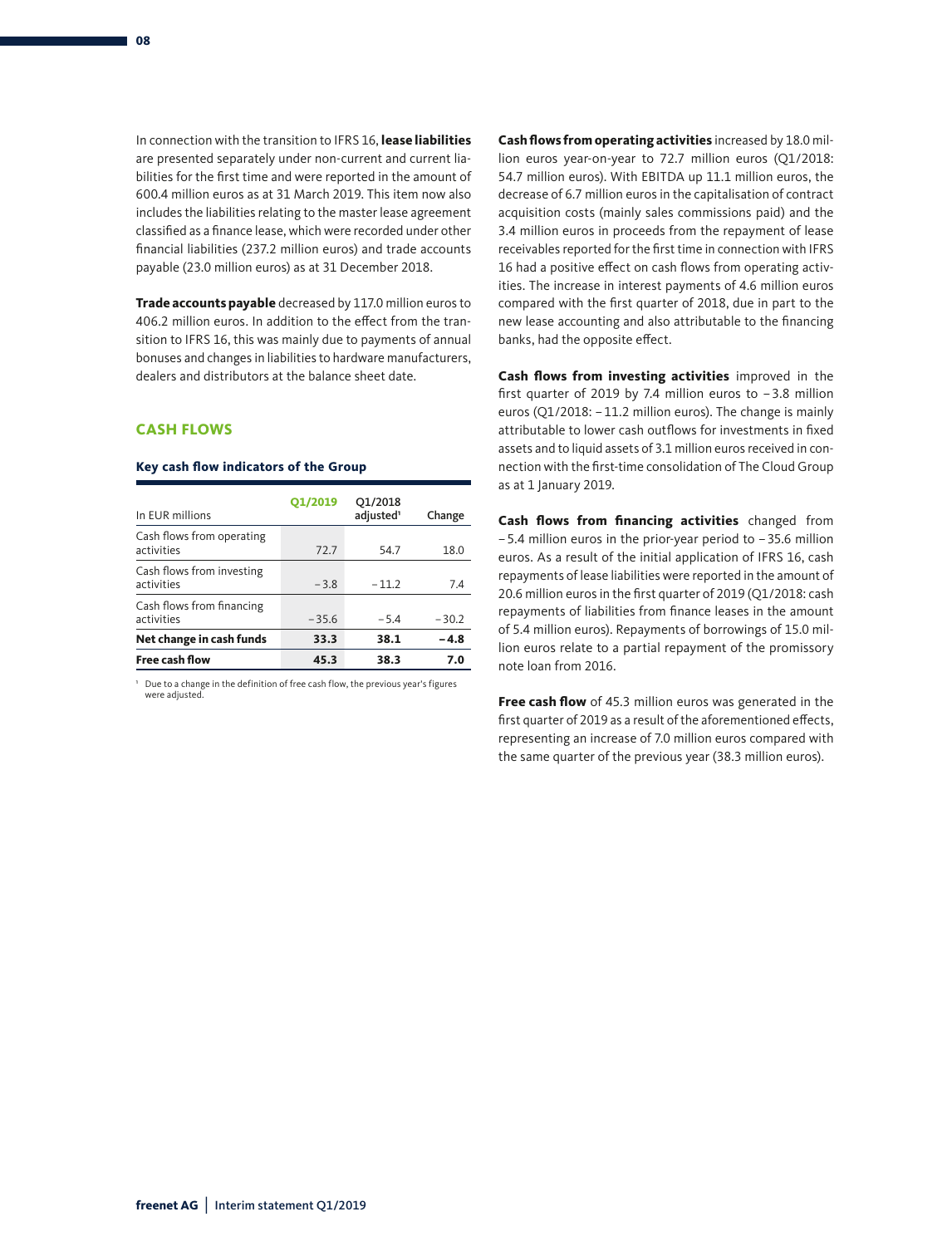Strategic corporate management is underpinned by financial management, which includes the capital structure and liquidity development as performance indicators. The strategy is implemented and monitored by a comprehensive treasury management system enhanced by established controlling structures.

As part of the implementation of the new financial reporting standards IFRS 15 Revenue from Contracts with Customers and IFRS 16 Leases, management decided, starting with the 2019 financial year, to redesign the control system for the capital structure and the target structure. The restatements became necessary due to the material effects of both financial reporting standards on the balance sheet structure (especially the presentation of assets and liabilities).

The debt ratio and the equity ratio will continue to be used to manage the capital structure. Along with net lease liabilities, borrowings less liquid assets (together net debt) are now used as input values for the debt ratio. The adjusted debt ratio is calculated by deducting the market values of the equity investments (Sunrise and Ceconomy) from net debt. The last twelve months (i.e. April 2018 to March 2019 or April 2017 to March 2018 for the previous year) are used for the period-related parameter EBITDA (according to the new definition).

Due to the initial application of IFRS 16 Leases, net debt and adjusted net debt for the first quarter of 2019 are comparable with the same period of the previous year only to a limited extent. The increase in (adjusted) net debt is mainly attributable to liabilities from operating leases that have been recognised since the beginning of the 2019 financial year.

#### **Net debt and adjusted net debt**

| In EUR millions                                              | 31.3.2019 | 31.3.2018 |
|--------------------------------------------------------------|-----------|-----------|
| <b>Borrowings</b>                                            | 1,736.4   | 1,672.7   |
| Net lease liabilities                                        | 506.9     | 276.5     |
| Liquid assets                                                | $-189.7$  | $-360.9$  |
| Net debt                                                     | 2,053.6   | 1,588.3   |
| Equity investments (market value<br>of Sunrise and CECONOMY) | $-898.2$  | $-715.1$  |
| <b>Adjusted net debt</b>                                     | 1,155.4   | 873.2     |

As of 31 March 2019, the debt ratio was 4.2, which is above the long-term target value of less than 3.5. The increase in the (adjusted) debt ratio in the first quarter of 2019 compared with the same quarter of the previous year is also mainly due to the initial application of IFRS 16. The net debt to be taken into account in the calculation of the debt ratio is 230.4 million euros higher due to the net lease liabilities from operating leases. The last twelve months EBITDA for April 2018 to March 2019 include a linear extrapolation of the current IFRS 16 EBITDA effect in order to improve the informative value of the KPI. As at 31 March 2019, the equity ratio was above the target level of 25 per cent.

#### **Key figures of financial management**

|                             | Q1/2018<br>adjusted <sup>1</sup> | 2018<br>adjusted <sup>1</sup> | Q1/2019 | <b>Target</b> |
|-----------------------------|----------------------------------|-------------------------------|---------|---------------|
| Debt ratio                  | 3.8                              | 4.2                           | 4.2     | <3.5          |
| Adjusted debt<br>ratio      | 2.1                              | 2.0                           | 2.4     |               |
| <b>Equity ratio</b><br>in % | 31.6                             | 27.6                          | 27.7    | >25           |

1 Due to a change in the definition of the control parameters, the previous year's figures were adjusted.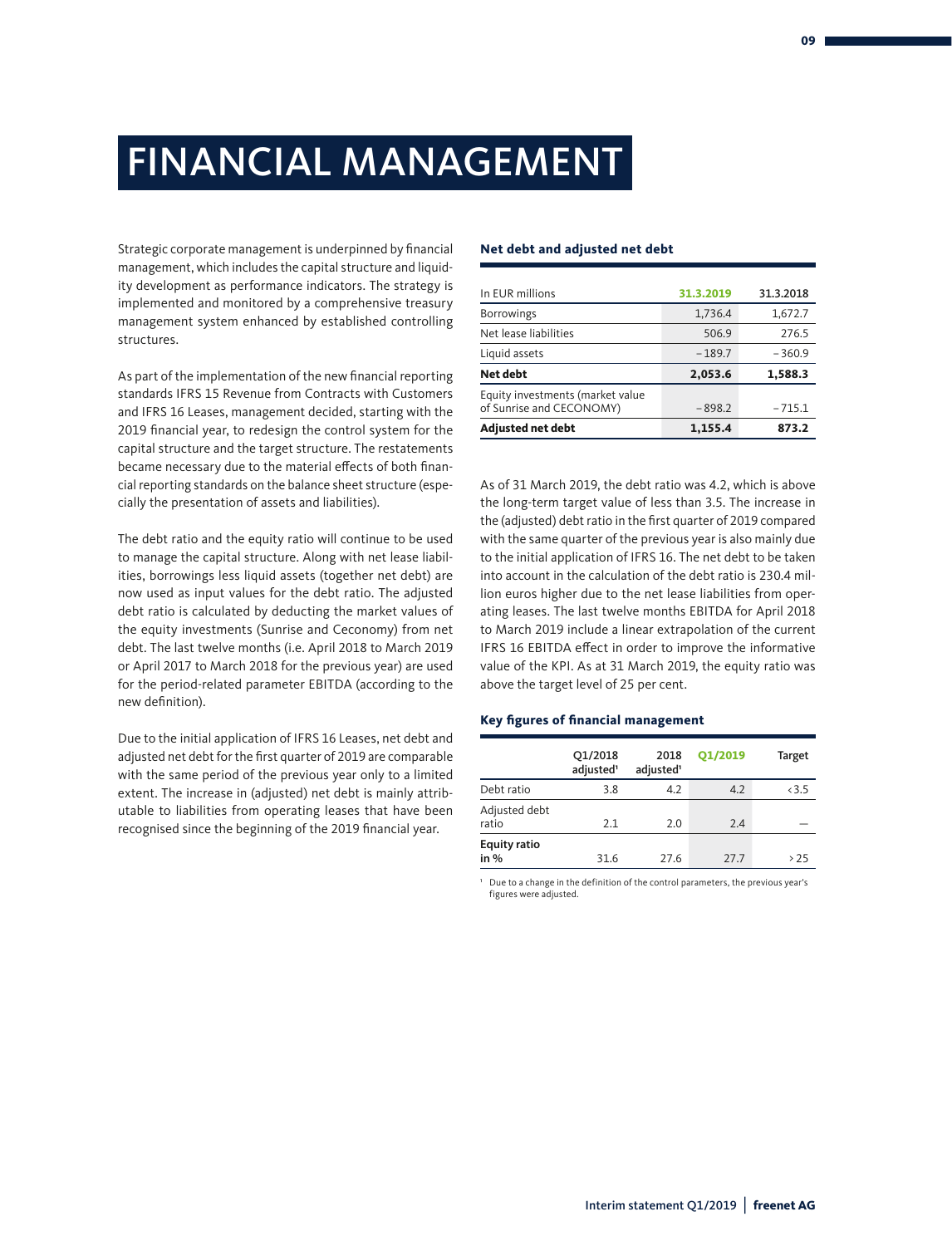## REPORT ON POST-BALANCE SHEET DATE EVENTS

No reportable events of material significance occurred after 31 March 2019.

## REPORT ON OPPORTUNITIES AND RISKS

Since the beginning of the financial year, there have been no significant changes in relation to the risks associated with future business development. The risks and opportunities to which the freenet Group is exposed as part of its ongoing business activities were described in detail in the 2018 Annual Report and continue to apply (p. 60 et seq.).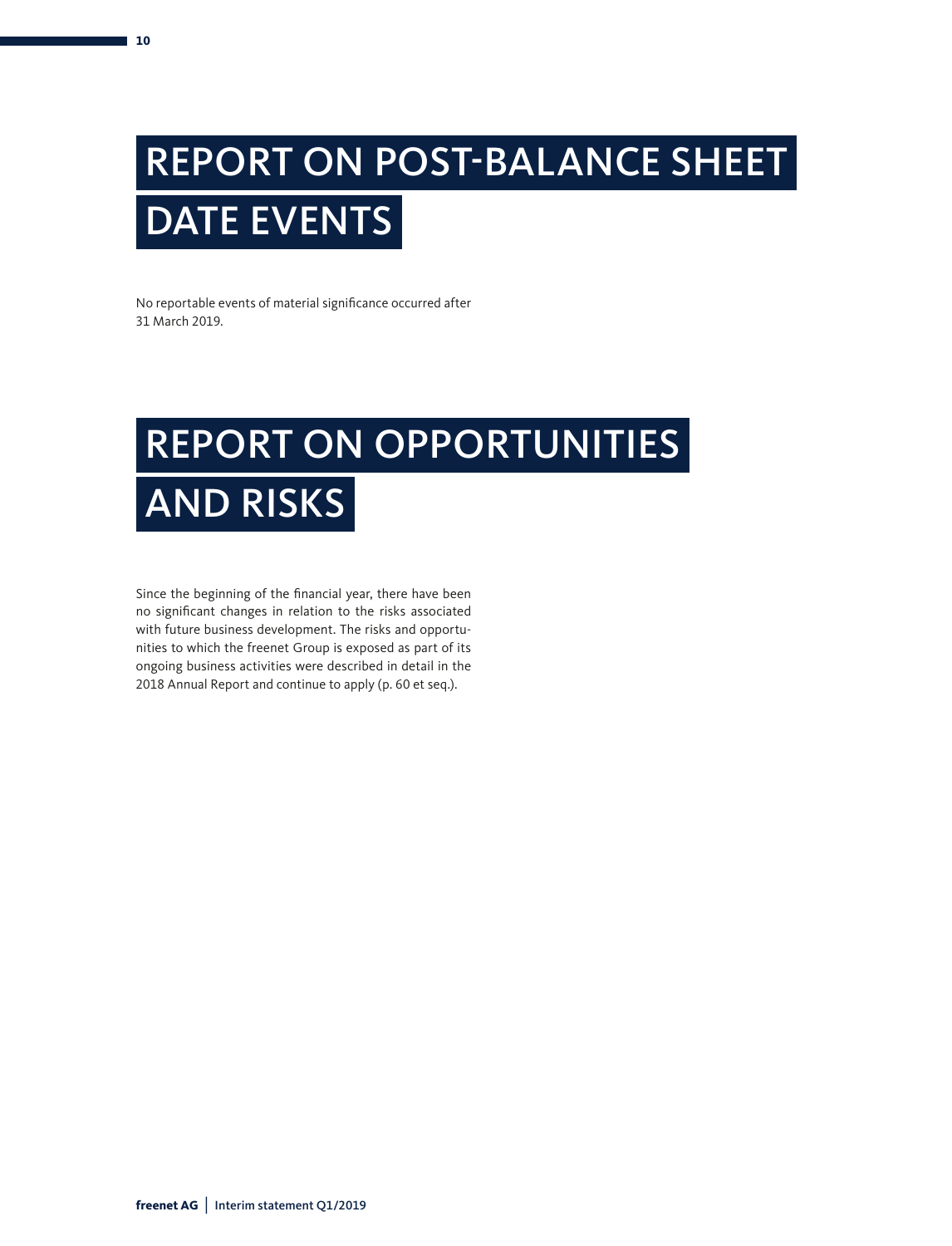## REPORT ON EXPECTED **DEVELOPMENTS**

Recent developments in the telecommunications market and in the media market do not trigger any significant changes compared to the market outlook in the 2018 Annual Report. The assumptions made for the forecast of the financial and non-financial performance indicators of the freenet Group are therefore still considered accurate.

The guidance thus has not changed compared to the forecast for 2019 contained in the 2018 Annual Report and is confirmed by management on the basis of developments in the first three months.

A detailed presentation of the outlook for the 2019 financial year can be found in the 2018 Annual Report (p. 100 et seq.).

#### **Comparison of 2019 forecast and current development**

| In EUR million/<br>as indicated              | <b>Forecast for</b><br>financial<br>year 2019 | Actual,<br>Q1/2019 | Change<br>compared<br>to previous<br>forecast |
|----------------------------------------------|-----------------------------------------------|--------------------|-----------------------------------------------|
| <b>Financial perfor-</b><br>mance indicators |                                               |                    |                                               |
| Revenue                                      | stable                                        | 689.9              |                                               |
| EBITDA                                       | $420 - 440$                                   | 107.9              |                                               |
| Free cash flow                               | $240 - 260$                                   | 45.3               |                                               |
| Postpaid ARPU <sup>1</sup>                   | stable                                        | 18.8               |                                               |
| Non-financial per-<br>formance indicators    |                                               |                    |                                               |
| Postpaid customers<br>(in million)           | moderate<br>increase                          | 6.862              |                                               |
| freenet TV subscribers<br>(RGU) (in million) | >1.000                                        | 1.020              |                                               |
| waipu.tv subscribers<br>(in million)         | > 0.350                                       | 0.286              |                                               |

1 without hardware

∏ Arrow upward: above previous forecast

∑ Arrow across: unchanged compared to previous forecast

π Arrow down: below previous forecast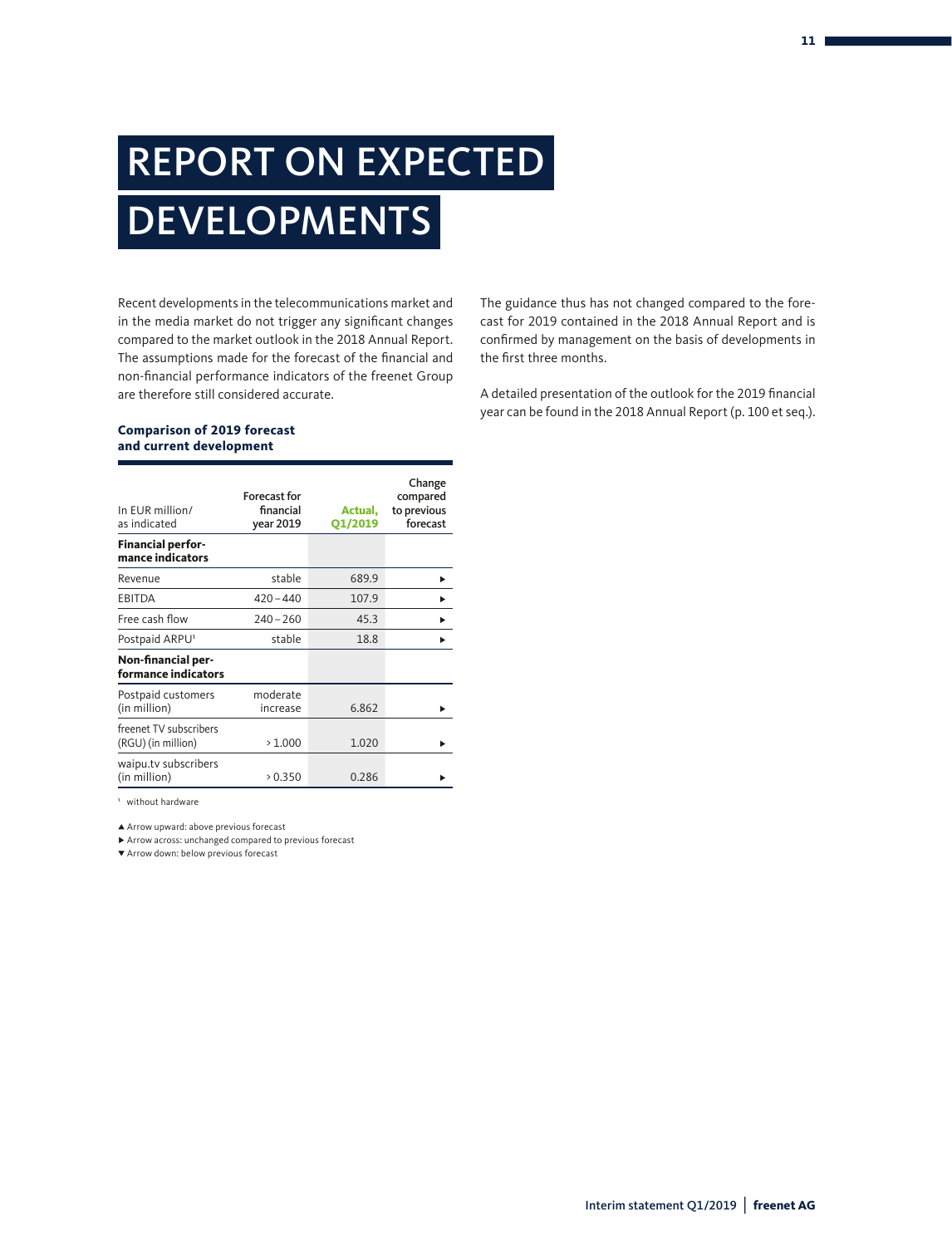## SELECTED FINANCIAL INFORMATION

## **CONSOLIDATED INCOME STATEMENT FOR THE PERIOD FROM 1 JANUARY TO 31 MARCH 2019**

|                                                                         | Q1/2019      | Q1/2018      |
|-------------------------------------------------------------------------|--------------|--------------|
|                                                                         | $1.1.2019 -$ | $1.1.2018 -$ |
| In EUR '000s/as indicated                                               | 31.3.2019    | 31.3.2018    |
| Revenue                                                                 | 689,933      | 689,608      |
| Other operating income                                                  | 13,770       | 12,682       |
| Other own work capitalised                                              | 3,698        | 3,659        |
| Cost of materials                                                       | $-462,628$   | $-466,067$   |
| Personnel expenses                                                      | $-58,613$    | $-54,867$    |
| Other operating expenses                                                | $-78,239$    | $-88,196$    |
| thereof loss allowances on financial assets and contract assets         | $-11,984$    | $-14,471$    |
| thereof without loss allowances on financial assets and contract assets | $-66,255$    | $-73,725$    |
| <b>EBITDA</b>                                                           | 107,921      | 96,819       |
| Depreciation, amortisation and impairment                               | $-38,587$    | $-36,572$    |
| <b>EBIT</b>                                                             | 69,334       | 60,247       |
| Profit or loss of equity-accounted investments                          | 6,265        | 4,908        |
| Thereof from share of profit or loss                                    | 11,176       | 9,672        |
| Thereof from subsequent accounting from purchase price allocation       | $-4,911$     | $-4,764$     |
| Interest and similar income                                             | 838          | 6            |
| Interest and similar expenses                                           | $-15,606$    | $-10,919$    |
| Other financial result                                                  | 262          | $\Omega$     |
| <b>Financial result</b>                                                 | $-8,241$     | $-6,005$     |
| <b>Earnings before taxes</b>                                            | 61,093       | 54,242       |
| Income taxes                                                            | $-4,911$     | $-7,547$     |
| <b>Consolidated profit</b>                                              | 56,182       | 46,695       |
| Consolidated profit attributable to shareholders of freenet AG          | 59,583       | 49,959       |
| Consolidated profit attributable to non-controlling interests           | $-3,401$     | $-3,264$     |
| Earnings per share in EUR (basic)                                       | 0.47         | 0.39         |
| Earnings per share in EUR (diluted)                                     | 0.47         | 0.39         |
| Weighted average number of shares outstanding in thousand (basic)       | 128,011      | 128,011      |
| Weighted average number of shares outstanding in thousand (diluted)     | 128,011      | 128,011      |

**12**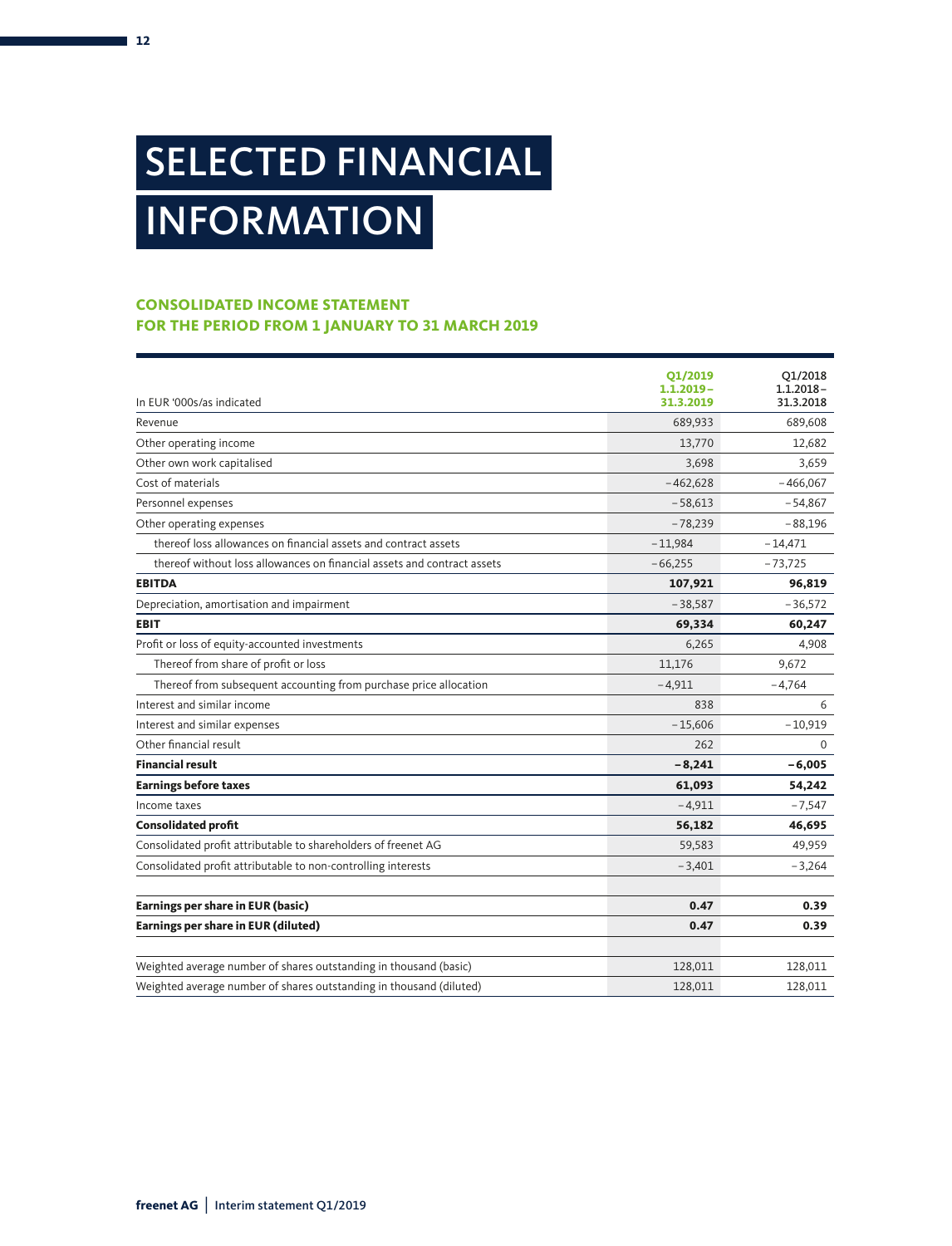## **CONSOLIDATED BALANCE SHEET AS OF 31 MARCH 2019**

| <b>ASSETS</b>                                     |           |            |
|---------------------------------------------------|-----------|------------|
| In EUR '000s                                      | 31.3.2019 | 31.12.2018 |
| <b>Non-current assets</b>                         |           |            |
| Intangible assets                                 | 523,985   | 525,355    |
| Lease assets                                      | 492,646   | 0          |
| Goodwill                                          | 1,386,389 | 1,380,056  |
| Property, plant and equipment                     | 148,642   | 398,824    |
| Equity-accounted investments                      | 819,182   | 811,808    |
| Deferred income tax assets                        | 160,336   | 158,094    |
| Trade accounts receivable                         | 57,872    | 52,480     |
| Other receivables and other assets                | 132,380   | 128,023    |
| Other financial assets                            | 265,957   | 126,218    |
| Contract acquisition costs                        | 291,457   | 304,238    |
|                                                   | 4,278,846 | 3,885,096  |
| <b>Current assets</b>                             |           |            |
| Inventories                                       | 104,083   | 105,965    |
| Current income tax assets                         | 2,115     | 2,046      |
| Trade accounts receivable                         | 179,154   | 253,914    |
| Other receivables and other assets                | 194,718   | 226,394    |
| Other financial assets                            | 37,680    | 34,905     |
| Liquid assets                                     | 189,675   | 126,332    |
|                                                   | 707,425   | 749,556    |
|                                                   | 4,986,271 | 4,634,652  |
|                                                   |           |            |
| <b>EQUITY AND LIABILITIES</b>                     |           |            |
| In EUR '000s                                      | 31.3.2019 | 31.12.2018 |
| <b>Equity</b>                                     |           |            |
| Share capital                                     | 128,061   | 128,061    |
| Capital reserves                                  | 737,536   | 737,536    |
| Cumulative other comprehensive income             | $-94,912$ | $-140,120$ |
| Consolidated net retained profits                 | 593,933   | 535,124    |
| Equity attributable to shareholders of freenet AG | 1,364,618 | 1,260,601  |
| Non-controlling interests in equity               | 16,751    | 20,152     |
|                                                   | 1,381,369 | 1,280,753  |
| <b>Non-current liabilities</b>                    |           |            |
| Lease liabilities                                 | 520,931   | 0          |
| Other liabilities and deferrals                   | 106,223   | 115,922    |
| Other financial liabilities                       | 72,902    | 306,638    |
| Borrowings                                        | 1,701,265 | 1,699,424  |
| Deferred income tax liabilities                   | 692       | 0          |
| Pension provisions                                | 94,663    | 89,173     |
| Other provisions                                  | 44,600    | 47,042     |
|                                                   | 2,541,276 | 2,258,199  |
| <b>Current liabilities</b>                        |           |            |
| Lease liabilities                                 | 79,487    | 0          |
| Trade accounts payable                            | 406,192   | 523,174    |
| Other liabilities and deferrals                   | 438,382   | 436,343    |
| Other financial liabilities                       | 45,039    | 51,167     |
| Current income tax liabilities                    | 35,030    | 34,722     |
| <b>Borrowings</b>                                 | 35,085    | 23,476     |
| Other provisions                                  | 24,411    | 26,818     |
|                                                   | 1,063,626 | 1,095,700  |
|                                                   | 4,986,271 | 4,634,652  |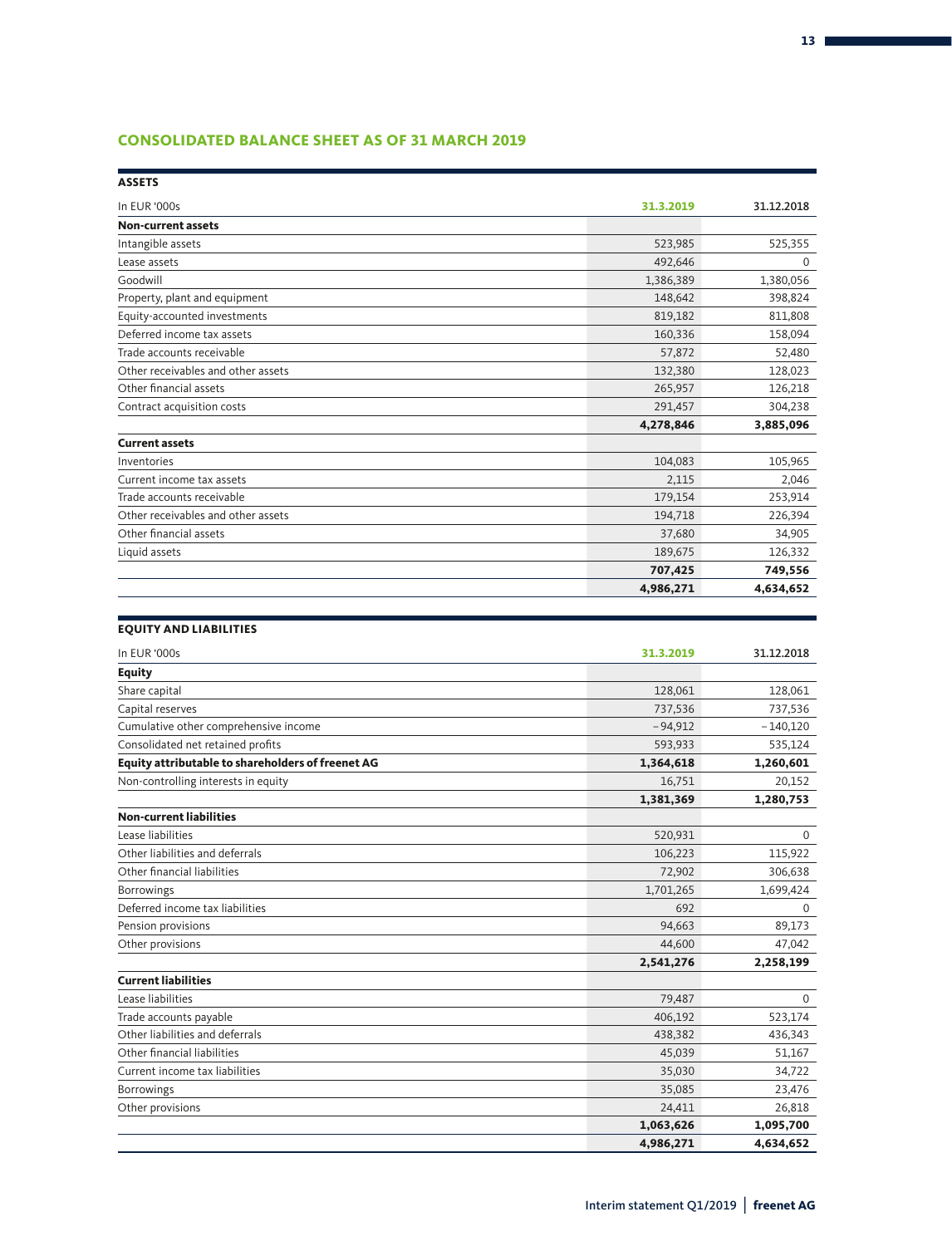## **CONSOLIDATED STATEMENT OF CASH FLOWS FOR THE PERIOD FROM 1 JANUARY TO 31 MARCH 2019**

| In EUR '000s                                                                          | 01/2019<br>$1.1.2019 -$<br>31.3.2019 | Q1/2018<br>$1.1.2018 -$<br>31.3.2018<br>adjusted <sup>2</sup> |
|---------------------------------------------------------------------------------------|--------------------------------------|---------------------------------------------------------------|
| Earnings before financial result and taxes (EBIT)                                     | 69,334                               | 60,247                                                        |
| <b>Adjustments</b>                                                                    |                                      |                                                               |
| Depreciation, amortisation and impairment of non-current assets                       | 38,587                               | 36,572                                                        |
| Gain/loss on disposal of non-current assets                                           | 65                                   | $-698$                                                        |
| Increase in net working capital not attributable to investing or financing activities | $-28,709$                            | $-27,949$                                                     |
| Proceeds from the cash repayment of financial assets under leases                     | 3,364                                | $\Omega$                                                      |
| Capitalisation of contract acquisition costs                                          | $-66,026$                            | $-72,676$                                                     |
| Amortisation of contract acquisition costs                                            | 78,807                               | 78,280                                                        |
| Tax payments                                                                          | $-7.642$                             | $-8,002$                                                      |
| Income from interest and other financial result                                       | 593                                  | 3                                                             |
| Interest paid                                                                         | $-15,654$                            | $-11,052$                                                     |
| <b>Cash flows from operating activities</b>                                           | 72,719                               | 54,725                                                        |
| Payments to acquire property, plant and equipment and intangible assets               | $-7,848$                             | $-11,905$                                                     |
| Proceeds from disposal of intangible assets and property, plant and equipment         | 1,008                                | 920                                                           |
| Proceeds from the acquisition of subsidiaries                                         | 3,052                                | $\Omega$                                                      |
| Payments to acquire other equity investments                                          | $\Omega$                             | $-200$                                                        |
| <b>Cash flows from investing activities</b>                                           | $-3,788$                             | $-11,185$                                                     |
| Cash repayments of borrowings                                                         | $-15,000$                            | $\Omega$                                                      |
| Cash repayments of lease liabilities                                                  | $-20,588$                            | $-5,438$                                                      |
| <b>Cash flows from financing activities</b>                                           | $-35,588$                            | $-5,438$                                                      |
| Net change in cash funds                                                              | 33,343                               | 38,102                                                        |
| Cash funds at beginning of period                                                     | 126,332                              | 322,816                                                       |
| Cash funds at end of period                                                           | 159,675                              | 360,918                                                       |

| <b>Composition of cash funds</b><br>In EUR '000s    | 31.3.2019 | 31.3.2018 |
|-----------------------------------------------------|-----------|-----------|
| Liquid assets                                       | 189.675   | 360,918   |
| Liabilities to banks for short-term cash management | $-30,000$ |           |
|                                                     | 159,675   | 360,918   |

| Composition of free cash flow <sup>1</sup><br>In EUR '000s                    | 31.3.2019 | 31.3.2018<br>adjusted <sup>2</sup> |
|-------------------------------------------------------------------------------|-----------|------------------------------------|
| Cash flows from operating activities                                          | 72,719    | 54,725                             |
| Payments to acquire property, plant and equipment and intangible assets       | $-7.848$  | $-11,905$                          |
| Proceeds from disposal of intangible assets and property, plant and equipment | 1,008     | 920                                |
| Cash repayments of lease liabilities                                          | $-20.588$ | $-5,438$                           |
| <b>Free cash flow</b>                                                         | 45,291    | 38,302                             |

' Free cash flow is a non-GAAP parameter<br>ª Due to a change in the definition of free cash flow, the previous year's figures were adjusted.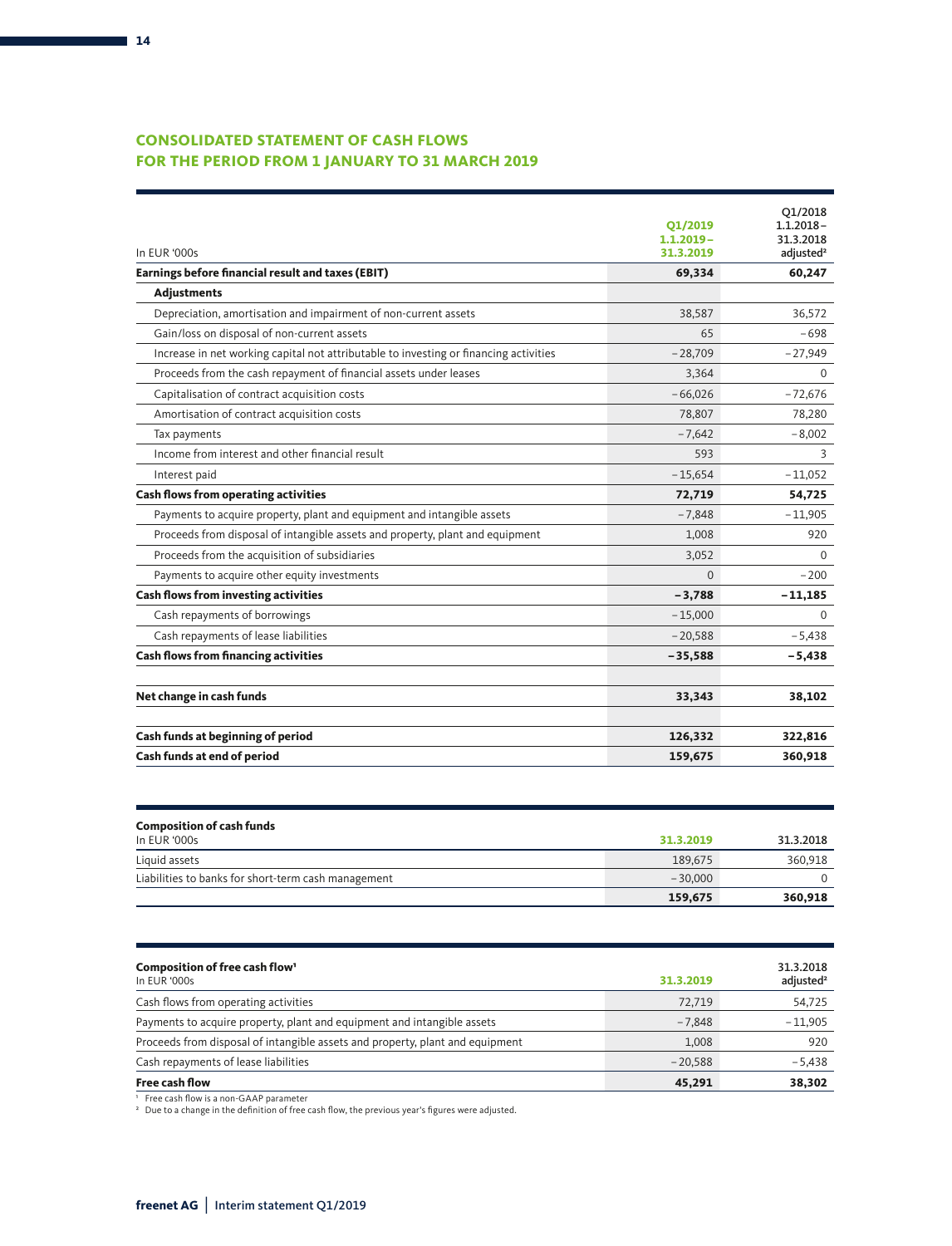## **SEGMENT REPORT FOR THE PERIOD FROM 1 JANUARY TO 31 MARCH 2019**

|                                                                            |            |           |          | <b>Elimination of</b> |              |
|----------------------------------------------------------------------------|------------|-----------|----------|-----------------------|--------------|
|                                                                            | Mobile     |           |          | intersegment          |              |
|                                                                            | Communica- | TV and    | Other/   | revenue and           |              |
| In EUR '000s                                                               | tions      | Media     | Holding  | costs                 | <b>Total</b> |
| Third-party revenue                                                        | 620,039    | 58,663    | 11,231   | $\mathbf{0}$          | 689,933      |
| Inter-segment revenue                                                      | 4,637      | 2,312     | 3,587    | $-10,536$             | $\mathbf{0}$ |
| Total revenue                                                              | 624,676    | 60,975    | 14,818   | $-10,536$             | 689,933      |
| Cost of materials, third party                                             | $-440,567$ | $-18,129$ | $-3,932$ | 0                     | $-462,628$   |
| Inter-segment cost of materials                                            | $-4,555$   | $-3,750$  | $-221$   | 8,526                 | $\Omega$     |
| Total cost of materials                                                    | $-445,122$ | $-21,879$ | $-4,153$ | 8,526                 | $-462,628$   |
| Segment gross profit                                                       | 179,554    | 39,096    | 10,665   | $-2,010$              | 227,305      |
| Other operating income                                                     | 11,011     | 2,693     | 841      | $-775$                | 13,770       |
| Other own work capitalised                                                 | 2,099      | 1,228     | 371      | $\mathbf 0$           | 3,698        |
| Personnel expenses                                                         | $-33,360$  | $-16,013$ | $-9,240$ | $\Omega$              | $-58,613$    |
| Other operating expenses                                                   | $-62.825$  | $-12,668$ | $-5,531$ | 2,785                 | $-78,239$    |
| Thereof loss allowances on financial assets<br>and contract assets         | $-11,790$  | $-121$    | $-73$    | $\mathbf 0$           | $-11,984$    |
| Thereof without loss allowances on financial assets<br>and contract assets | $-51,035$  | $-12,547$ | $-5,458$ | 2,785                 | $-66,255$    |
| Total overhead <sup>1</sup>                                                | $-83,075$  | $-24,760$ | -13,559  | 2,010                 | $-119,384$   |
| Thereof inter-segment allocation                                           | $-1.889$   | $-284$    | 163      | 2,010                 | $\Omega$     |
| <b>Segment EBITDA</b>                                                      | 96,479     | 14,336    | $-2,894$ | 0                     | 107,921      |
| Depreciation, amortisation and impairment                                  |            |           |          |                       | $-38,587$    |
| <b>EBIT</b>                                                                |            |           |          |                       | 69,334       |
| Financial result                                                           |            |           |          |                       | $-8,241$     |
| Income taxes                                                               |            |           |          |                       | $-4,911$     |
| <b>Consolidated profit</b>                                                 |            |           |          |                       | 56,182       |
| Consolidated profit attributable to shareholders of freenet AG             |            |           |          |                       | 59,583       |
| Consolidated profit attributable to non-controlling interests              |            |           |          |                       | $-3,401$     |
| <b>Net cash investments</b>                                                | 3,740      | 2,475     | 625      | 0                     | 6,840        |

'The overhead costs as the difference between gross profit and EBITDA include the items other operating income, other own work capitalised, personnel expenses and<br>other operating expenses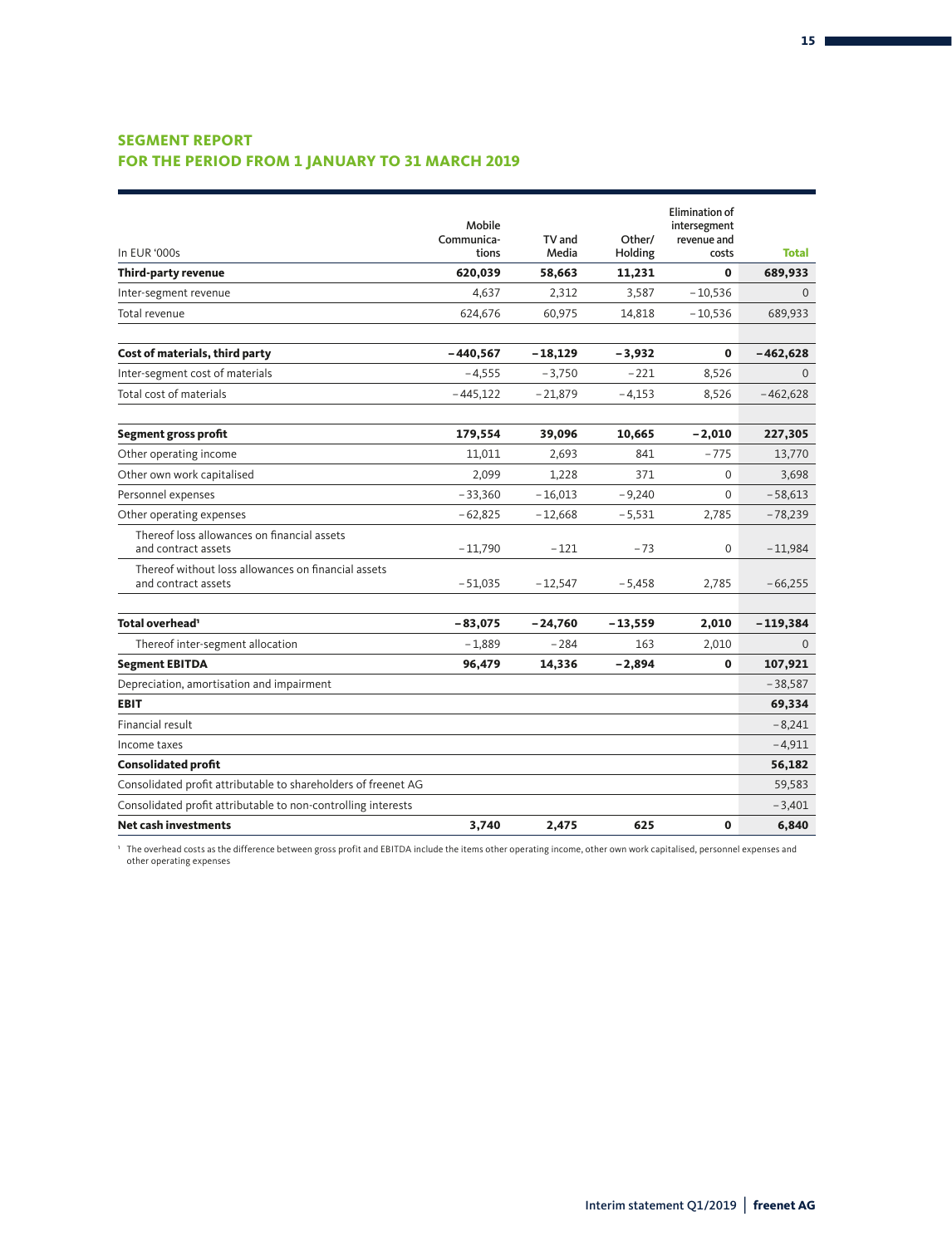## **SEGMENT REPORT FOR THE PERIOD FROM 1 JANUARY TO 31 MARCH 20182**

|                                                                            |                     |                 |                   | Elimination of       |             |
|----------------------------------------------------------------------------|---------------------|-----------------|-------------------|----------------------|-------------|
|                                                                            | Mobile              |                 |                   | intersegment         |             |
| In EUR '000s                                                               | Communica-<br>tions | TV and<br>Media | Other/<br>Holding | revenue and<br>costs | Total       |
| Third-party revenue                                                        | 607,177             | 69,731          | 12,700            | $\mathbf 0$          | 689,608     |
| Inter-segment revenue                                                      | 13,787              | 1,746           | 3,926             | $-19,459$            | $\Omega$    |
| Total revenue                                                              | 620,964             | 71,477          | 16,626            | $-19,459$            | 689,608     |
| Cost of materials, third party                                             | $-436,690$          | $-25,404$       | $-3,973$          | $\mathbf{0}$         | $-466,067$  |
| Inter-segment cost of materials                                            | $-5,254$            | $-8,646$        | $-1,246$          | 15,146               | $\Omega$    |
| Total cost of materials                                                    | $-441,944$          | $-34,050$       | $-5,219$          | 15,146               | $-466,067$  |
| Segment gross profit                                                       | 179,020             | 37,427          | 11,407            | $-4,313$             | 223,541     |
| Other operating income                                                     | 10,986              | 1,015           | 1,399             | $-718$               | 12,682      |
| Other own work capitalised                                                 | 2,175               | 937             | 547               | $\mathbf{0}$         | 3,659       |
| Personnel expenses                                                         | $-30,129$           | $-16,540$       | $-8,198$          | $\Omega$             | $-54,867$   |
| Other operating expenses                                                   | $-71,730$           | $-15,086$       | $-6,411$          | 5,031                | $-88,196$   |
| Thereof loss allowances on financial assets<br>and contract assets         | $-14,297$           | $-100$          | $-74$             | 0                    | $-14,471$   |
| Thereof without loss allowances on financial assets<br>and contract assets | $-57,433$           | $-14,986$       | $-6,337$          | 5,031                | $-73,725$   |
| Total overhead <sup>1</sup>                                                | $-88,698$           | $-29,674$       | - 12,663          | 4,313                | $-126,722$  |
| Thereof inter-segment allocation                                           | $-1,621$            | $-2,791$        | 99                | 4,313                | $\mathbf 0$ |
| <b>Segment EBITDA</b>                                                      | 90,322              | 7,753           | $-1,256$          | 0                    | 96,819      |
| Depreciation, amortisation and impairment                                  |                     |                 |                   |                      | $-36,572$   |
| <b>EBIT</b>                                                                |                     |                 |                   |                      | 60,247      |
| Financial result                                                           |                     |                 |                   |                      | $-6,005$    |
| Income taxes                                                               |                     |                 |                   |                      | $-7,547$    |
| <b>Consolidated profit</b>                                                 |                     |                 |                   |                      | 46,695      |
| Consolidated profit attributable to shareholders of freenet AG             |                     |                 |                   |                      | 49,959      |
| Consolidated profit attributable to non-controlling interests              |                     |                 |                   |                      | $-3,264$    |
| <b>Net cash investments</b>                                                | 3,300               | 6,787           | 898               | $\mathbf 0$          | 10,985      |

' Due to a change in the definition, the previous year's figures were adjusted.<br>↑ The overhead costs as the difference between gross profit and EBITDA include the items other operating income, other own work capitalised,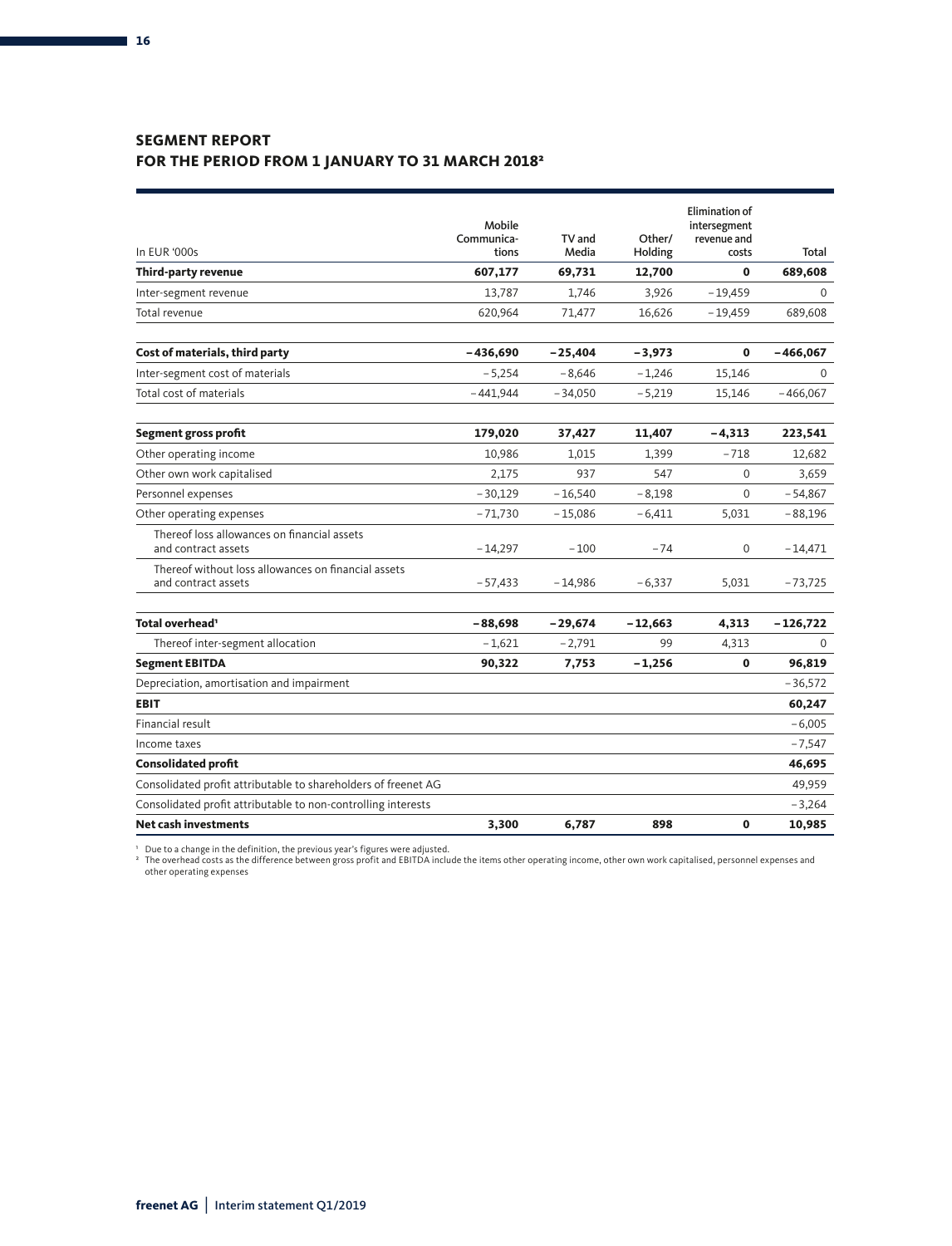## **GLOSSARY**

**Adjusted EBITDA** EBITDA (see "EBITDA") adjusted for one-time effects.

**Adjusted net debt** Net debt (see "Net debt") less equity investments (see "Equity investments").

**Adjusted debt ratio** Ratio between adjusted net debt (see "Adjusted net debt") and EBITDA (see "EBITDA") generated in the last 12 months.

**ARPU (mobile communications)** abbr., Average revenue per user; the customer group-specific usage fee divided by the average number of customers on the relevant reference date.

**Debt ratio** Ratio between net debt (see "Net debt") and EBITDA (see "EBITDA") generated in the last 12 months.

**EBIT** Earnings before financial result and taxes.

The definition has been changed as of financial year 2019: see the sections "Internal management system" and "Alternative performance measures" in the current Group management report.

**EBITDA** EBIT (see "EBIT") exclusive of depreciation, amortisation and impairment

**Equity investments** Market value of Sunrise Communications Group AG and CECONOMY AG on the reporting date. The market value of Sunrise Communications Group AG is calculated by multiplying the closing price of the Sunrise share on the Swiss stock exchange by the number of shares held by the freenet Group (11,051,578) as of the relevant reference date. Swiss francs are translated into euros using an officially defined reference date rate based on data of Bloomberg. The market value of CECONOMY AG is calculated by multiplying the closing price of the CECONOMY share on the Frankfurt stock exchange by the number of CECONOMY AG shares held by the freenet Group (32,633,555 no-par-value shares) as of the relevant reference date.

**Equity ratio** Ratio between equity to total equity and liabilities.

**Free cash flow** Cash flows from operating activities less CAPEX (see "Net investments") and cash repayments of lease liabilities.

**freenet TV subscribers (RGU)** RGU means "revenue generating unit"; it refers to active freenet TV subscribers.

**Gross profit** Revenue less cost of materials.

**Gross profit margin** Ratio between revenue and gross profit.

**IPTV** abbr. Internet protocol television; refers to the transmission of television programmes and films using the Internet Protocol – as opposed to other broadcasting channels such as cable television, DVB-T2 or satellite.

**Net debt** Long-term and short-term borrowings shown in the balance sheet, plus net lease liabilities (see "Net lease liabilities") and less liquid assets

**Net investments (CAPEX)** Investments in property, plant and equipment and intangible assets, less proceeds from the disposal of intangible assets and property, plant and equipment.

**Net lease liabilities** Non-current and current lease liabilities shown in the balance sheet, less non-current and current lease assets.

**No-frills** Traditionally, no-frills describes the direct distribution of mobile communications contracts (e.g. online) and not via specialist outlets. No-frills tariffs deliberately have a simple structure, and in general do not include a subsidised device.

**Postpaid** Mobile services billed subsequently (usually 24-month contracts).

**Prepaid** Mobile services billed in advance.

**TV customers** Customers of the freenet Group in the TV and Media segment who are freenet TV subscribers (RGU) (see "freenet TV subscribers (RGU)") or waipu.tv subscribers (see "waipu.tv subscribers").

**waipu.tv registered customers** Customers who use the service of waipu.tv free-of-charge or in connection with one of the fee-based tariffs offered (see "waipu.tv subscribers").

**waipu.tv subscribers** Customers who use the service of waipu.tv in connection with one of the fee-based tariffs offered (e.g. Comfort or Perfect).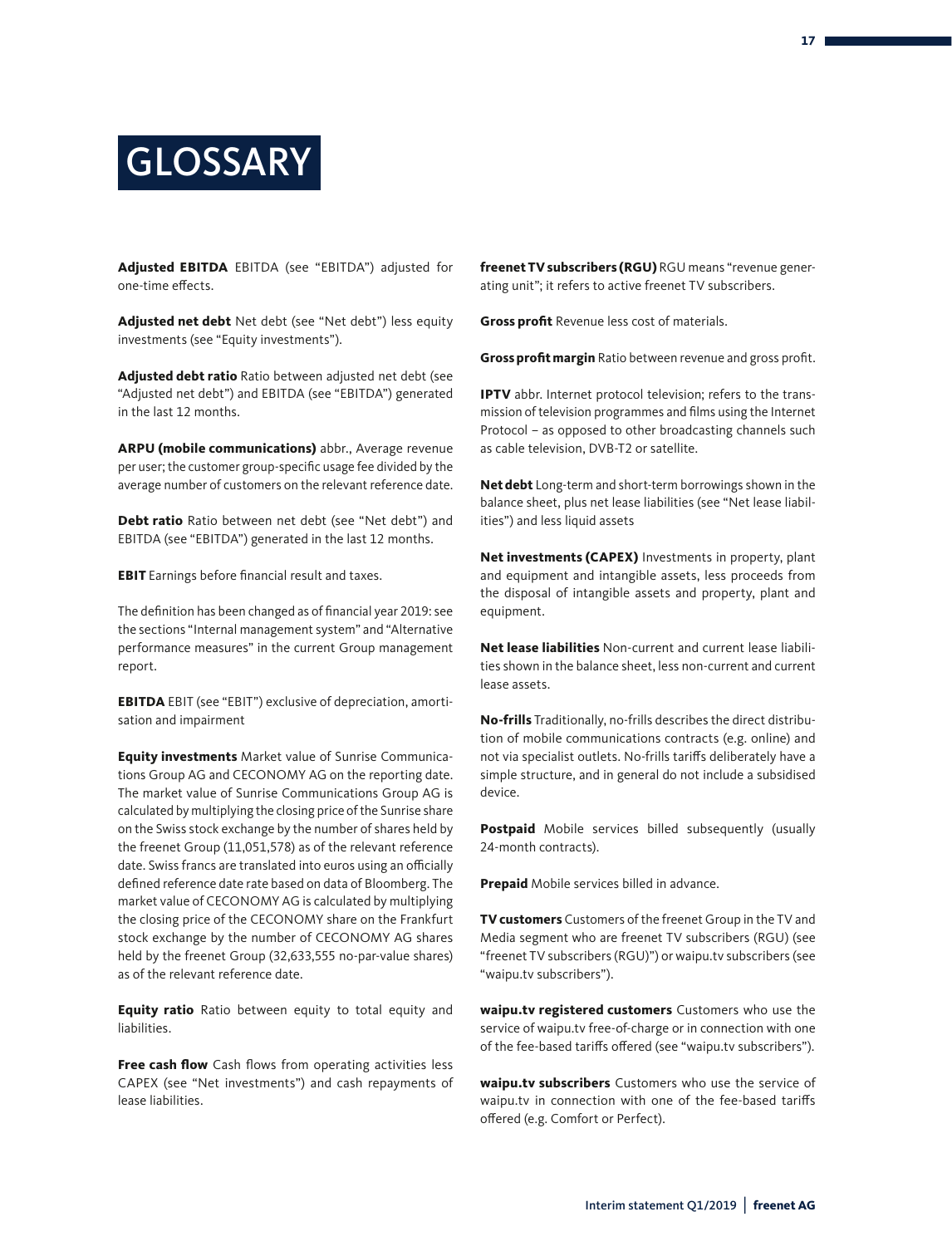## FINANCIAL CALENDAR

| Date                       | Event                                                                 |
|----------------------------|-----------------------------------------------------------------------|
| 9 May 2019                 | Quarterly Statement as of 31 March 2019 - First quarter 2019          |
| 16 May 2019                | Annual General Meeting of freenet AG (Hall A4, Messeplatz 1), Hamburg |
| 8 August 2019 <sup>1</sup> | Interim Report as of 30 June 2019 - Second quarter 2019               |
| 7 November 2019'           | Quarterly Statement as of 30 September 2019 - Third quarter 2019      |

<sup>1</sup> All dates are subject to change.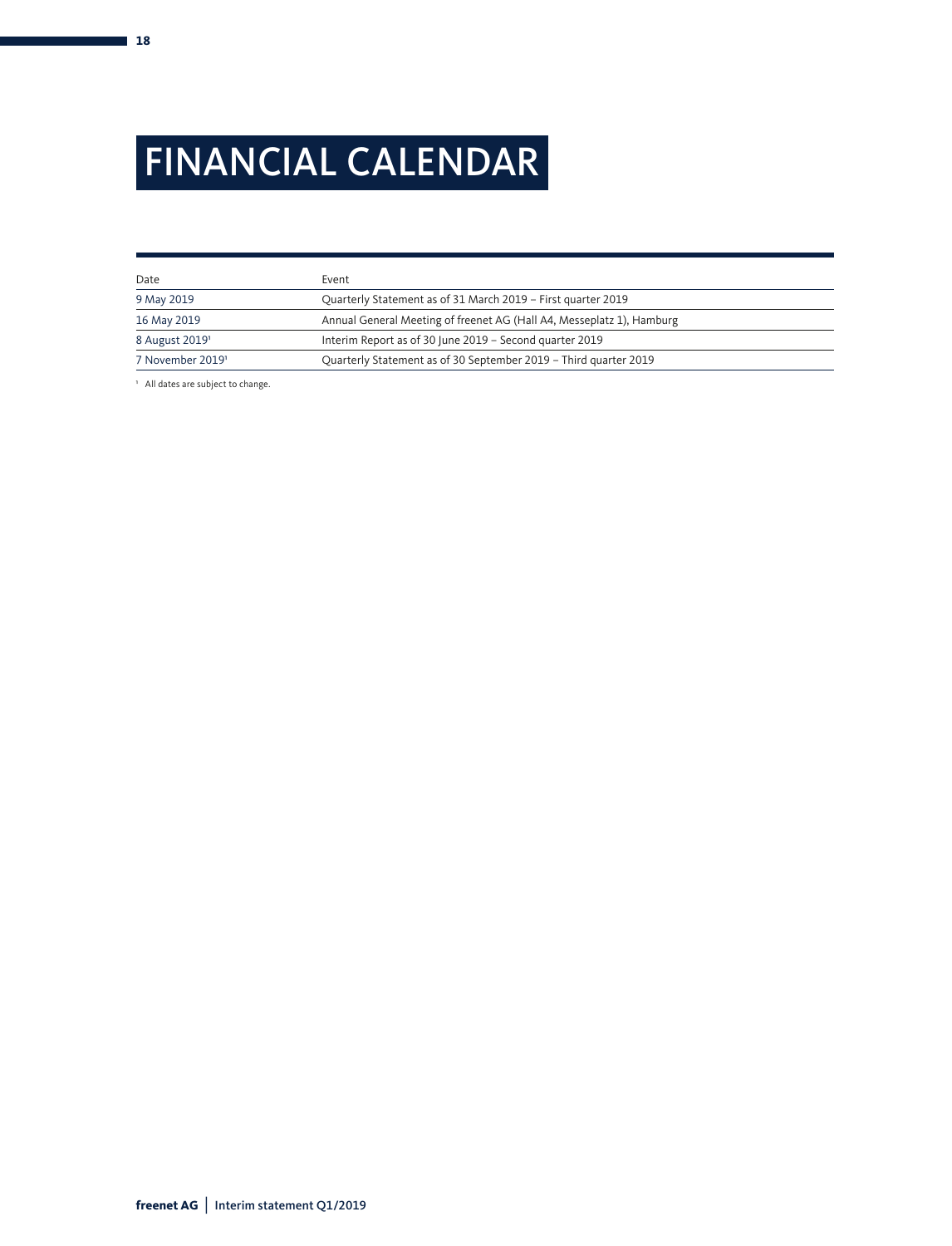## IMPRINT AND CONTACT

### **CONTACT**

**freenet AG Hollerstraße 126 24782 Büdelsdorf, Germany**

**Phone: +49 (0) 43 31/69-10 00 Internet: www.freenet-group.de**

### **freenet AG**

**Investor Relations Deelbögenkamp 4c 22297 Hamburg, Germany**

**Phone: +49 (0) 40/5 13 06-7 78 Fax: +49 (0) 40/5 13 06-9 70 E-Mail: investor.relations@freenet.ag**

### **CONSULTING, CONCEPT & DESIGN**

**Silvester Group www.silvestergroup.com**

The annual report and our interim reports are also available for download on the Internet at: http://www.freenet-group.de/investor-relations/publikationen

The English version of the interim statement is a convenience translation of the German version. The German version is legally binding.

Current information regarding freenet AG and the freenet shares is available on our website at: www.freenet-group.de/en.